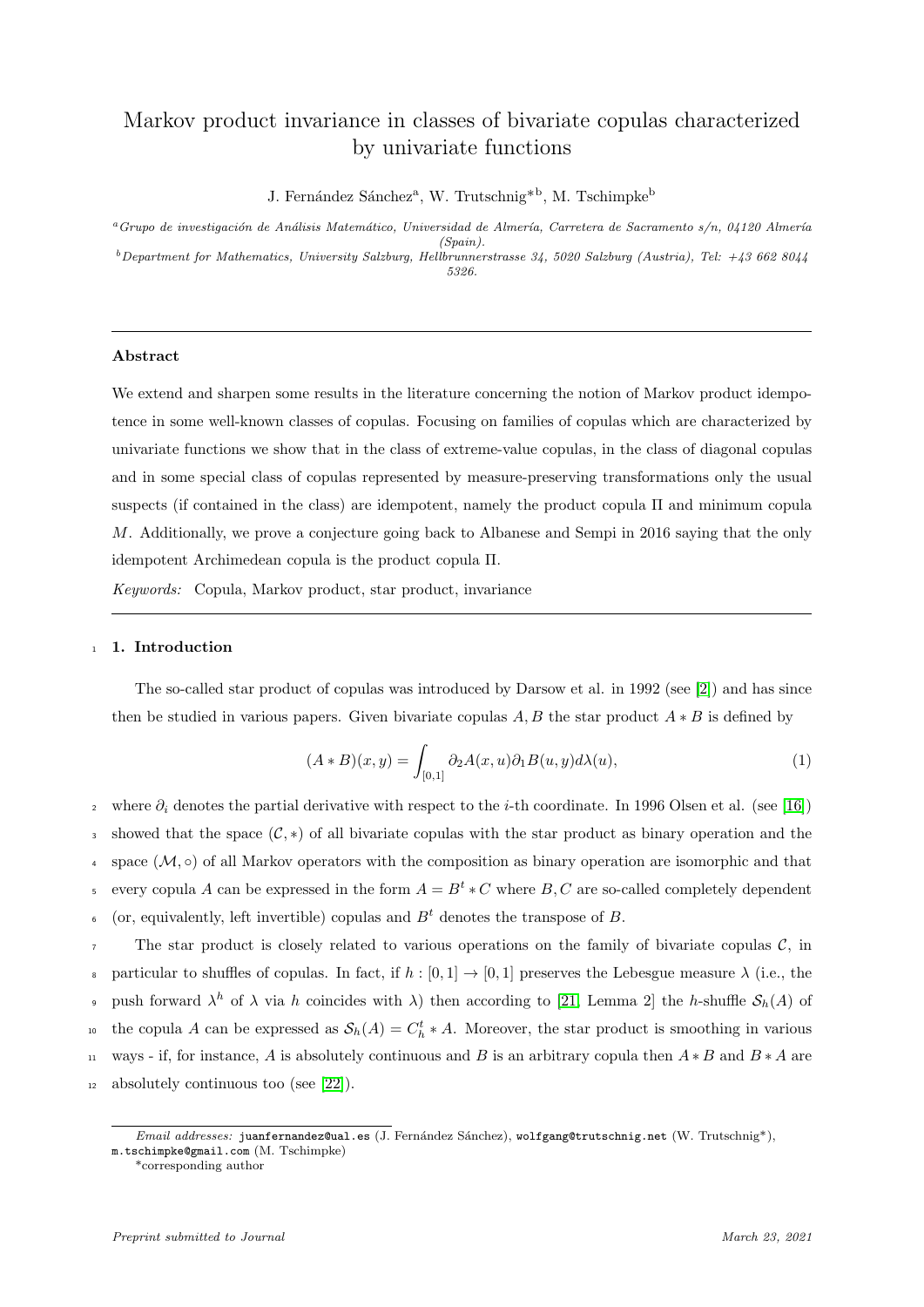<sup>13</sup> Using the one-to-one correspondence between copulas and Markov kernels as studied in [\[19\]](#page-14-3) it is <sup>14</sup> straightforward to show (see [\[23\]](#page-14-4)) that the star product of copulas is not a new operation but an operation <sup>15</sup> that has been well known for decades. In fact, the Markov kernel of  $A * B$  coincides with the standard 16 composition  $K_A \circ K_B$  of the the Markov kernels of A and B as used in the context of Markov processes <sup>17</sup> in discrete time. In the sequel we will therefore refer to the star product also as Markov product of <sup>18</sup> copulas.

19 A bivariate copula A is called idempotent if, and only if  $A*A = A$  holds. In [\[3\]](#page-13-1) a full characterization <sup>20</sup> of idempotent copulas was established by Darsow and Olsen. Interpreting copulas and doubly stochastic <sup>21</sup> measures as natural generalization of doubly stochastic matrices and having in mind that every ddimensional doubly stochastic matrix M can be expressed as  $M = WQW^{-1}$  whereby W is a permutation 23 matrix and Q is a block diagonal matrix (see [\[5\]](#page-13-2)) it is surprising that the family  $\mathcal{C}_{ip}$  of all idempotent <sup>24</sup> bivariate copulas is quite diverse and complex. This fact was illustrated in [\[23\]](#page-14-4) where the authors 25 (working with Iterated Function Systems with Probabilities) showed that for every  $s \in (1,2)$  there  $26$  exists some idempotent copula  $A_s$  with the property that the Hausdorff dimension of the support of the <sup>27</sup> corresponding doubly stochastic measure  $\mu_{A_s}$  has Hausdorff dimension *s*.

 In standard classes of copulas, however, idempotence seems to be a very rare property. Translating <sup>29</sup> the results for Markov chains to copulas, in [\[13\]](#page-14-5) Lagerås showed that within the class of Archimedean 30 copulas with  $d \geq 3$ -monotone generators the product copula  $\Pi$  is the only idempotent element. Albanese and Sempi (see [\[1\]](#page-13-3)) studied idempotence in various other well-known classes, conjectured that Π is the only idempotent element in the class of ALL Archimedean copula and wrote 'It is our feeling that the result still holds; however, the result would need an entirely different proof, which we have not been able to find.' In the current paper we prove their conjecture using measure-theoretic techniques and, 35 additionally, show that M and  $\Pi$  are the only idempotent extreme-value copulas and that M is the only idempotent diagonal copula.

<sup>37</sup> The rest of this paper is organized as follows: Section 2 gathers some preliminaries and notations. <sup>38</sup> Section 3 focuses on extreme-value, Section 4 on diagonal copulas. The afore-mentioned conjecture on <sup>39</sup> Archimedean copulas is established in Section 5.

#### <sup>40</sup> 2. Notation and preliminaries

 $\mu$ <sub>41</sub> In the sequel C will denote the family of all two-dimensional *copulas*, i.e., the family of all bivariate distribution functions (restricted to  $[0,1]^2$ ) whose univariate marginals correspond the uniform distribu- $\frac{43}{10}$  tion on [0, 1]. M will denote the minimum copula,  $\Pi$  the product copula. For properties of copulas see 44 [\[4,](#page-13-4) [15\]](#page-14-6). For every  $C \in \mathcal{C}$ ,  $\mu_C$  will denote the corresponding *doubly stochastic measure*,  $\mathcal{P}_\mathcal{C}$  will denote the <sup>45</sup> class of all doubly stochastic measures on  $[0, 1]^2$ . The family of all diagonals of copulas, i.e., the family of 46 all non-decreasing functions  $\delta : [0,1] \rightarrow [0,1]$  fulfilling that (i)  $\delta(0) = 0, \delta(1) = 1$ , that (ii)  $\delta$  is Lipschitz

- 47 continuous with Lipschitz constant  $L = 2$  and that  $\delta(t) \leq t$  for every  $t \in [0, 1]$  will be denoted by  $\mathcal{D}$ . The
- 48 Lebesgue measure on [0, 1] and [0, 1]<sup>2</sup> will be denoted by  $\lambda$  and  $\lambda_2$  respectively.

For every metric space  $(\Omega, d)$  the Borel  $\sigma$ -field on  $\Omega$  will be denoted by  $\mathcal{B}(\Omega)$ . For every probability measure  $\mu$  on  $\mathcal{B}(\Omega)$  the support of  $\mu$ , i.e. the complement of the union of all open sets U fulfilling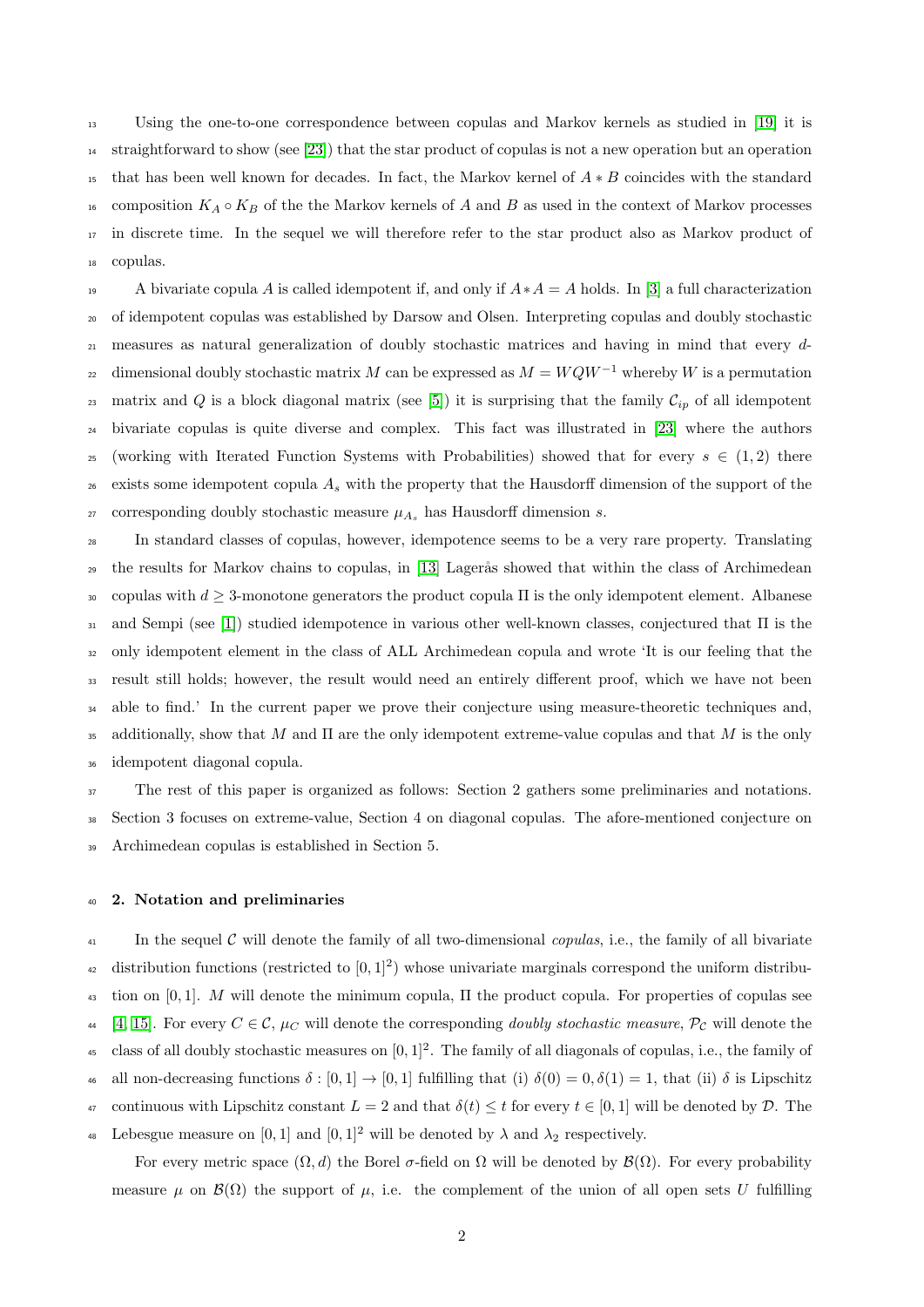$\mu(U) = 0$ , will be denoted by  $Supp(\mu)$ . It is well-known that the support of a measure coincides with the set of all points  $x \in \Omega$  fulfilling that for every  $r > 0$  we have  $\mu(B(x, r)) > 0$  where  $B(x, r)$  denotes the open ball of radius r centered at  $x$  (see [\[18\]](#page-14-7)).

Suppose that  $(\Omega_1, d_1)$  and  $(\Omega_2, d_2)$  are metric spaces. A *Markov kernel* from  $\Omega_1$  to  $\mathcal{B}(\Omega_2)$  is a mapping  $K: \Omega_1 \times \mathcal{B}(\Omega_2) \to [0,1]$  such that  $x \mapsto K(x, B)$  is measurable function for every fixed  $B \in \mathcal{B}(\Omega_2)$  and  $B \mapsto K(x, B)$  is a probability measure for every fixed  $x \in \Omega_1$ . If we only have  $K(x, \Omega_2) \in [0, 1]$  for every  $x \in \Omega_1$  then  $K(\cdot, \cdot)$  will be called *substochastic* kernel. Given real-valued random variables X, Y on a probability space  $(\Omega, \mathcal{F}, \mathbb{P})$  a Markov kernel  $K: \mathbb{R} \times \mathcal{B}(\mathbb{R}) \to [0, 1]$  is called a *regular conditional* distribution of Y given X if for every  $B \in \mathcal{B}(\mathbb{R})$ 

$$
K(X(\omega), B) = \mathbb{E}(\mathbf{1}_B \circ Y | X)(\omega)
$$
\n(2)

holds P-a.e. It is well know that for each pair  $(X, Y)$  of real-valued random variables a regular conditional distribution  $K(\cdot, \cdot)$  of Y given X exists, that  $K(\cdot, \cdot)$  is unique  $\mathbb{P}^{X}$ -a.e. (i.e. unique for  $\mathbb{P}^{X}$ -almost all  $x \in \mathbb{R}$ ) and that  $K(\cdot, \cdot)$  only depend on  $\mathcal{P}^{(X,Y)}$ . Hence, given  $C \in \mathcal{C}$  we will let  $K_C(\cdot, \cdot)$  denote (a version of) the regular conditional distribution of Y given X and refer to  $K_C(\cdot, \cdot)$  simply as regular conditional distribution of C or as Markov kernel of C. Note that for every  $C \in \mathcal{C}$ , its regular conditional distribution  $K_C(\cdot, \cdot)$ , and every Borel set  $G \in \mathcal{B}([0, 1]^2)$  we have  $(G_x = \{y \in [0, 1] : (x, y) \in G\})$ 

$$
\int_{[0,1]} K_C(x, G_x) \, d\lambda(x) = \mu_C(G),\tag{3}
$$

so in particular

$$
\int_{[0,1]} K_C(x, F) d\lambda(x) = \lambda(F)
$$
\n(4)

49 holds for all  $E, F \in \mathcal{B}([0,1])$ . A copula C is called *completely dependent* if there exists a  $\lambda$ -preserving transformation  $h: [0,1] \to [0,1]$  (i.e., a transformation fulfilling  $\lambda^h = \lambda$ ) such that  $K(x,F) = \mathbf{1}_F(h(x))$  $51$  is a Markov kernel of C. In the sequel  $C_d$  will denote the family of all completely dependent copulas,  $52 \, C_h$  will denote the completely dependent copula induced by h, and  $\mathcal T$  will denote the family of all  $\lambda$ - $\frac{53}{25}$  preserving transformations on [0, 1]. For equivalent formulations of complete dependence we refer to [\[19\]](#page-14-3) <sup>54</sup> and the references therein. For more details and properties of conditional expectation, regular conditional <sup>55</sup> distribution and disintegration see [\[8,](#page-14-8) [12\]](#page-14-9).

As direct application of the results in [\[14\]](#page-14-10) the Markov kernel  $K_C(\cdot, \cdot)$  of an arbitrary copula  $C \in \mathcal{C}$ can be decomposed into the sum of three substochastic kernels  $K_C^{abs}$ ,  $K_C^{sing}$ ,  $K_C^{dis}$  from [0, 1] to  $\mathcal{B}([0,1])$ , i.e.

$$
K_C(x, F) = K_C^{abs}(x, F) + K_C^{sing}(x, F) + K_C^{dis}(x, F)
$$
\n(5)

for every  $x \in [0,1]$  and  $F \in \mathcal{B}([0,1])$ . Thereby, the measure  $K_C^{abs}(x, \cdot)$  is absolutely continuous with respect to  $\lambda$ , the measure  $K_C^{sing}(x, \cdot)$  is singular with respect to  $\lambda$  and has no point masses, and  $K_C^{dis}(x, \cdot)$ is discrete for every  $x \in [0,1]$ . Letting  $k_C$  denote the Radon-Nikodym derivative of  $\mu_C$  with respect to  $\lambda_2$  (almost everywhere) uniqueness of the kernel  $K_C$  implies that the measure  $K_C^{abs}(x, \cdot)$  and  $F \mapsto$  $\int_F k_C(x, y) d\lambda(y)$  coincide for almost all  $x \in [0, 1]$ . In the sequel we will refer to the induced measure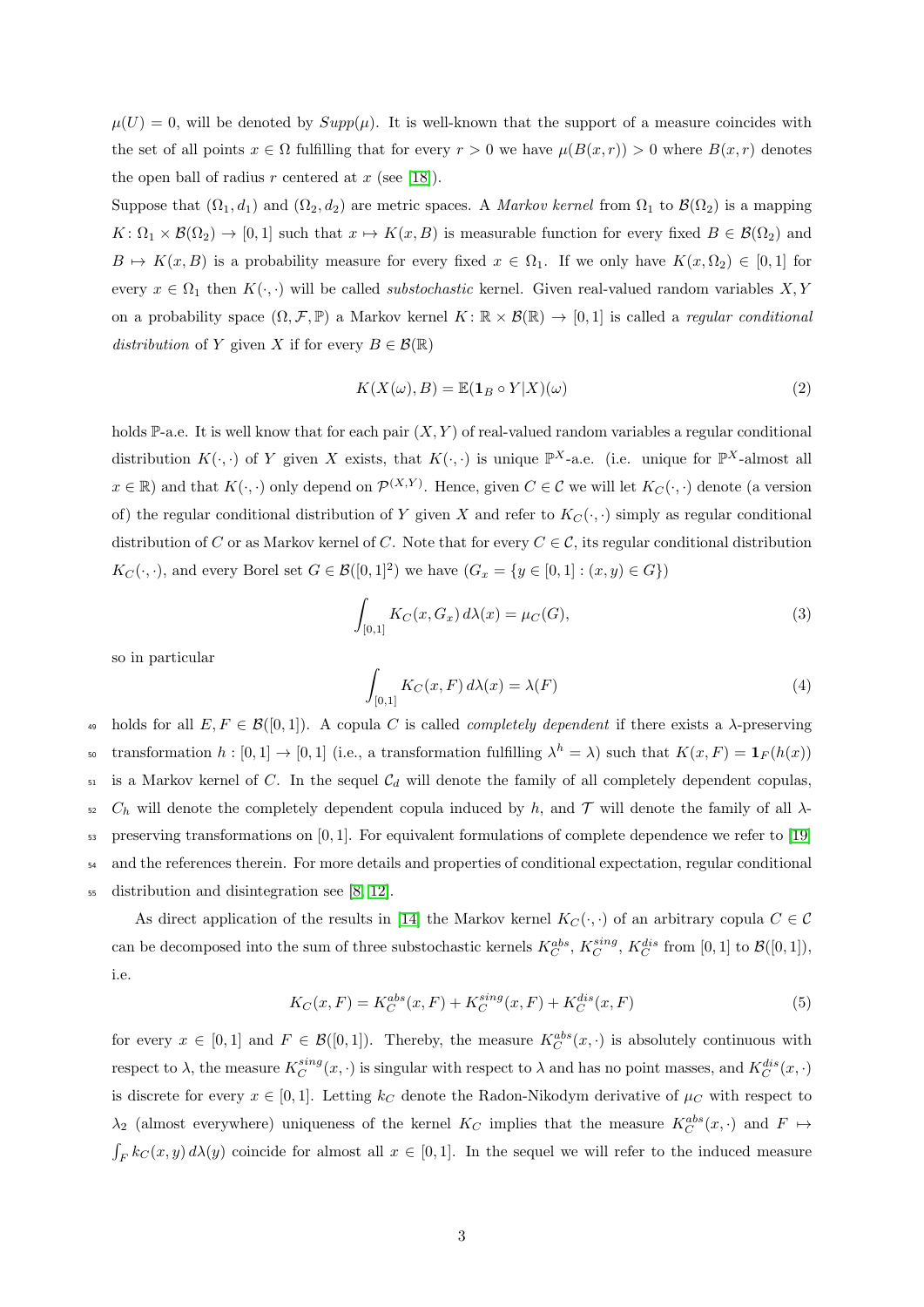$\mu_C^{abs}, \mu_C^{sing}, \mu_C^{dis},$  given by

$$
\mu_C^{abs}(E \times F) = \int_E K_C^{abs}(x, F) d\lambda(x), \qquad \mu_C^{sing}(E \times F) = \int_E K_C^{sing}(x, F) d\lambda(x)
$$
  

$$
\mu_C^{dis}(E \times F) = \int_E K_C^{dis}(x, F) d\lambda(x)
$$
  
(6)

 $56$  and extended to  $\mathcal{B}([0,1]^2)$  in the standard way simply as absolutely continuous, singular and discrete

<sup>57</sup> component of  $\mu_C$ . Notice that for  $C_h \in \mathcal{C}_d$  only  $K_C^{dis}$  is non-degenerated and we have  $\mu_{C_h} = \mu_{C_h}^{dis}$  and

58 that the standard definition of (purely) singular copulas as stated in [\[4,](#page-13-4) [15\]](#page-14-6) translates to  $\text{sing}(C)$  :=

 $\mu_C^{sing}([0,1]^2) + \mu_C^{dis}([0,1]^2) = 1.$ 

As already mentioned in the introduction, given  $A, B \in \mathcal{C}$  the Markov product (a.k.a. star product)  $A * B \in \mathcal{C}$  is defined by (see [\[2,](#page-13-0) [16\]](#page-14-0))

<span id="page-3-1"></span>
$$
(A * B)(x, y) = \int_{[0,1]} \partial_2 A(x, u) \partial_1 B(u, y) d\lambda(u).
$$
 (7)

60 A copula  $C \in \mathcal{C}$  is called idempotent if  $C * C = C$  holds, the family of all idempotent copulas will be

 $\mathfrak{c}_{\mathfrak{a}}$  denoted by  $\mathcal{C}_{ip}$ .  $C \in \mathcal{C}$  is called *symmetric* if  $C^t = C$ , i.e. if  $C(y, x) = C(x, y)$  holds for all  $x, y \in [0, 1]$ .

 $\epsilon_2$  According to [\[3,](#page-13-1) [20\]](#page-14-11) each idempotent copula is symmetric. The following result, stating that the Markov

63 kernel of  $A * B$  is just the standard composition of the Markov kernels of A and B (justifying the name

Markov product) will be used throughout the paper:

**Lemma 2.1** ([\[23\]](#page-14-4)). Let A and B be copulas with corresponding Markov kernels  $K_A$  and  $K_B$ . Then the Markov kernel  $K_A \circ K_B$ , defined by

<span id="page-3-0"></span>
$$
K_A \circ K_B(x, F) = \int_{[0,1]} K_B(y, F) K_A(x, dy), \tag{8}
$$

65 is a regular conditional distribution of  $A * B$ .

<sup>66</sup> The following lemma will be useful in the sequel.

- <span id="page-3-2"></span>67 Lemma 2.2. Suppose that  $C \in \mathcal{C}$  is idempotent. Then  $\mu_C(E \times E) > 0$  holds for every  $E \in \mathcal{B}([0,1])$
- 68 fulfilling  $\lambda(E) > 0$ .

*Proof.* Suppose that C is idempotent, fix  $E \in \mathcal{B}([0,1])$  with  $\lambda(E) > 0$ , and define  $\Lambda, \Lambda_E \in \mathcal{B}([0,1])$  by

$$
\Lambda = \{x \in [0,1] : K_C(x, \cdot) = K_C \circ K_C(x, \cdot)\}, \ \Lambda_E = \{x \in \Lambda : K_C(x, E) > 0\}.
$$

Then  $\lambda(\Lambda) = 1$  and using symmetry of C and disintegration we get

$$
\mu_C(E \times \Lambda_E) = \mu_C(\Lambda_E \times E) = \int_{\Lambda_E} K_C(x, E) d\lambda(x) = \int_{[0,1]} K_C(x, E) d\lambda(x) = \lambda(E),
$$

<sup>70</sup> implying that  $\Gamma_E := \{x \in E : K_C(x, \Lambda_E) = 1\}$  fulfills  $\lambda(\Gamma_E) = \lambda(E) > 0$ . For every such  $x \in \Lambda \cap \Gamma_E$  it <sup>71</sup> follows that

$$
K_C(x, E) = K_C \circ K_C(x, E) = \int_{[0,1]} K_C(z, E) K_C(x, dz) = \int_{\Lambda_E} K_C(z, E) K_C(x, dz) > 0
$$

since  $K_C(x,\Lambda_E) = 1$  and  $K_C(z,E) > 0$  for every  $z \in \Lambda_E$ . Again applying disintegration yields

$$
\mu_C(E \times E) = \int_E K_C(x, E) d\lambda(x) = \int_{\Lambda \cap \Gamma_E} K_C(x, E) d\lambda(x) > 0
$$

<sup>72</sup> which completes the proof.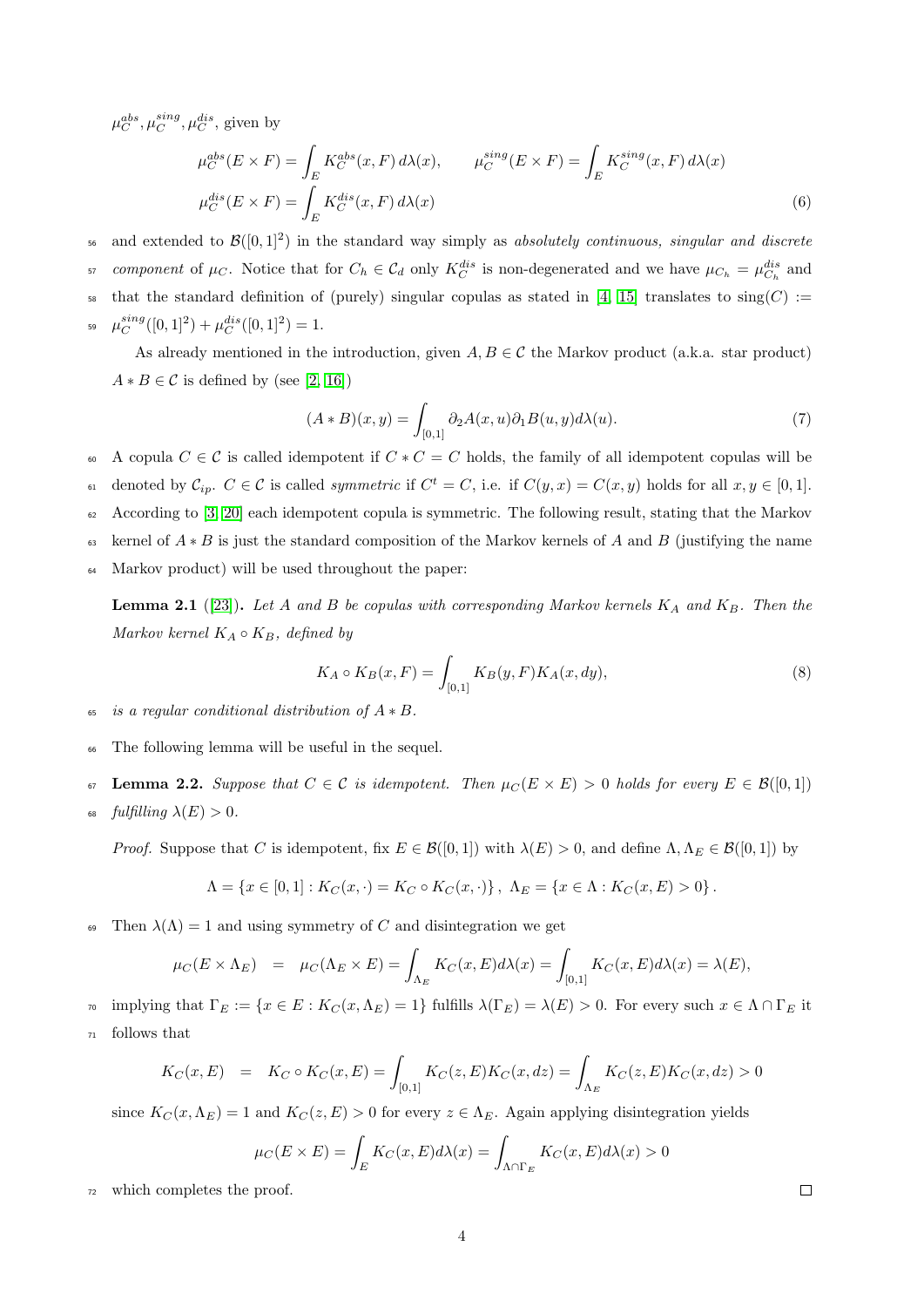**Lemma 2.3** ([\[23\]](#page-14-4)). Suppose that  $A, B \in \mathcal{C}$ . If the density  $k_B$  of  $\mu_B^{abs}$  is strictly positive on  $[0,1]^2$  and  $\lim_{74}$  sing(A) > 0 holds then we have  $\operatorname{sing}(A * B) < \operatorname{sing}(A)$ .

- <sup>75</sup> Before focussing on extreme-value copulas we sharpen a result by Albanese and Sempi (see [\[1\]](#page-13-3),
- Theorem 6.1) saying that the transpose  $C_h^t$  of a completely dependent copula  $C_h$  is idempotent if, and

 $\pi$  only if h fulfills  $h \circ h(x) = h(x)$  for  $\lambda$ -almost every  $x \in [0, 1]$ .

 $T_{78}$  Theorem 2.4.  $C_h$  is idempotent if, and only if  $C_h^t$  is idempotent. The only completely dependent <sup>79</sup> idempotent copula is M.

Proof. The first assertion is trivial since every idempotent copula is symmetric (see [\[3,](#page-13-1) [20\]](#page-14-11)). To prove the second one assume that  $C_h \in \mathcal{C}_d \cap \mathcal{C}_{ip}$ . Then using eq.[\(8\)](#page-3-0) we get  $h \circ h(x) = h(x)$  for  $\lambda$ -almost every  $x \in [0, 1]$ . Hence, defining  $E \in \mathcal{B}([0, 1])$  by

$$
E := \{ x \in [0,1] : h(x) \neq x \}
$$

we get  $h^{-1}(E) = \{x \in [0,1]: h \circ h(x) \neq h(x)\}\$  and  $\lambda(h^{-1}(E)) = 0$ . Considering that h is  $\lambda$ -preserving <sup>81</sup>  $\lambda(E) = \lambda^h(E) = 0$  follows. Since the latter implies  $C_h = M$  the proof is complete.  $\Box$ 

## 82 3. Extreme-value copulas

Recall that a copula C is called *extreme-value copula* (EVC) if there exists a copula  $B \in \mathcal{C}$  such that

$$
C(x, y) = \lim_{n \to \infty} B^n(x^{\frac{1}{n}}, y^{\frac{1}{n}})
$$

holds for all  $x, y \in [0, 1]$ . Pickands [\[17\]](#page-14-12) showed that every EVC can be expressed in terms of a so-called Pickands dependence function, i.e., a convex function  $A : [0,1] \rightarrow [1/2,1]$  fulfilling max $\{1-t,t\} \leq A(t)$ for all  $t \in [0, 1]$ , such that

$$
C(x,y) = (xy)^{A\left(\frac{\ln(x)}{\ln(xy)}\right)}
$$

holds for all  $(x, y) \in (0, 1)^2$ . It is straightforward to verify that an EVC C is symmetric if, and only if, A is symmetric w.r.t.  $t = \frac{1}{2}$ . Following [\[24\]](#page-14-13) for every  $t \in (0, 1)$  define the strictly increasing homeomorphism  $f_t$  of  $[0,1]$  by  $f_t(x) = x^{\frac{1}{t}-1}$ , for  $t \in \{0,1\}$  define  $f_t$  by  $f_0(x) = 0$  and  $f_1(x) = 1$  for every  $x \in [0,1]$ , respectively. Given a Pickands dependence function A and defining  $L \in [0, \frac{1}{2}]$  and  $R \in [\frac{1}{2}, 1]$  by

$$
L = \max\{x \in [0,1] : A(x) = 1 - x\}, \quad R = \min\{x \in [0,1] : A(x) = x\}
$$

 $\frac{1}{83}$  the proof of Corollary 5 in [\[24\]](#page-14-13) implies the following slightly stronger assertion:

<span id="page-4-0"></span>**Lemma 3.1.** Suppose that  $C \neq M$  is a symmetric EVC with a Pickands dependence function A. Then  $L < \frac{1}{2}$ ,  $R = 1 - L$  and the density  $k_C$  of the absolutely continuous component  $\mu_C^{abs}$  of  $\mu_C$  fulfills  $k_C(x, y) >$ 0 for  $\lambda_2$ -almost every  $(x, y) \in \Gamma_L$  with

$$
\Gamma_L = \{(x, y) \in (0, 1)^2 : f_L(x) \le y \le f_{1-L}(x) \}.
$$
\n(9)

<sup>84</sup> Furthermore  $\Gamma_L$  is the support of  $\mu_C$  and the support of  $\mu_C^{abs}$ .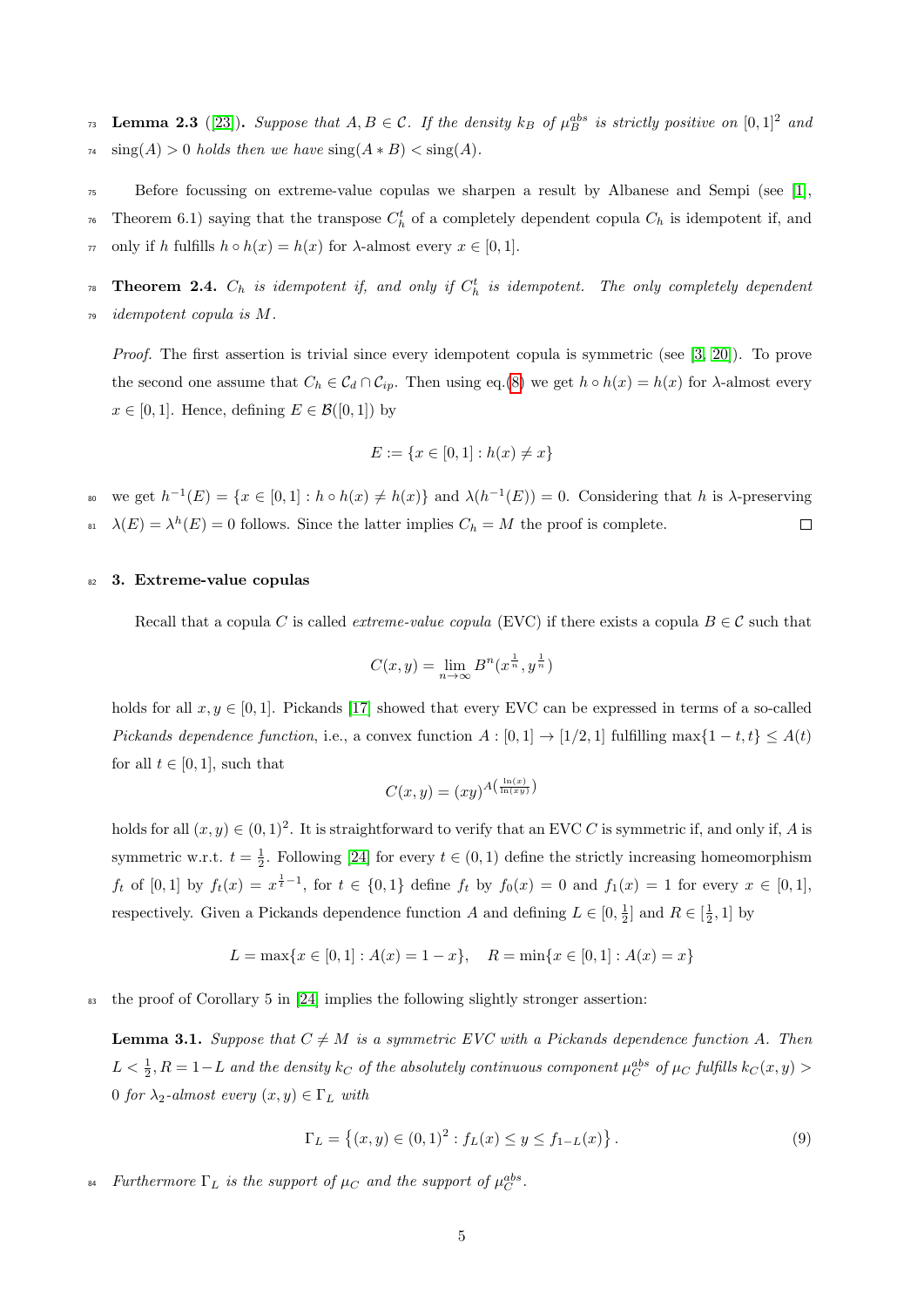# 85 **Theorem 3.2.** Let  $C \neq M$  be an EVC. Then C is idempotent if, and only if,  $C = \Pi$ .

*Proof.* Let  $C \neq M$  be an idempotent EVC with Pickands dependence function A. Then  $L \in [0, \frac{1}{2})$  and, considering that idempotence implies symmetry, we get  $R = 1 - L \in (\frac{1}{2}, 1]$ . Furthermore according to Lemma [3.1](#page-4-0) the density  $k_C$  of the absolutely continuous component  $\mu_C^{abs}$  of  $\mu_C$  is greater than 0 for  $\lambda_2$ -almost all  $(x, y) \in \Gamma_L$ . Without loss of generality we may therefore assume that  $k_C(x, y) > 0$  for all  $(x, y) \in \Gamma_L$ .

Suppose now that  $L \in (0, \frac{1}{2})$  holds. Defining  $\mu^*$  by

$$
\mu^*(E \times F) := \int_E \int_{[0,1]} K_C^{abs}(y, F) K_C^{abs}(x, dy) d\lambda(x)
$$

<sup>86</sup> for all  $E, F \in \mathcal{B}([0,1])$  and extending it in the standard way to  $\mathcal{B}([0,1]^2)$  it follows that  $\mu^*$  is a measure

<sup>37</sup> fulfilling  $\mu^*(G) \leq \mu_C(G) = \mu_{C*C}(G)$  for all  $G \in \mathcal{B}([0,1]^2)$ . Moreover, considering

$$
\mu^*(E \times F) = \int_E \int_{[0,1]} K_C^{abs}(y, F) K_C^{abs}(x, dy) d\lambda(x)
$$
  
= 
$$
\int_E \int_{[0,1]} \left( \int_F k_C(y, z) d\lambda(z) \right) k_C(x, y) d\lambda(y) d\lambda(x)
$$
  
= 
$$
\int_E \int_F \underbrace{\int_{[0,1]} k_C(x, y) k_C(y, z) d\lambda(y) d\lambda(z) \lambda(x)}_{=: H(x,z)},
$$

it follows that  $\mu^*$  is absolutely continuous w.r.t.  $\lambda_2$  and the density is given by the function H. Using idempotence of C it follows that the density  $k_C$  of C fulfills  $k_C (x, z) \ge H(x, z)$  for  $\lambda_2$ -almost all  $(x, z) \in$ [0,1]<sup>2</sup>. Suppose now that  $x \in (0,1)$  and that  $z \in (f_L \circ f_L(x), f_{1-L} \circ f_{1-L}(x))$ . We will show that  $H(x, z) > 0$  and distinguish two cases: (i) If  $z \leq x$  then setting  $y = f<sub>L</sub>(x)$  yields  $f<sub>L</sub>(y) = f<sub>L</sub> \circ f<sub>L</sub>(x) =$ :  $f_L^2(x) < z$  as well as  $f_{1-L}(y) = f_{1-L} \circ f_L(x) = x \geq z$ . Considering that  $f_L$  and  $f_{1-L}$  are strictly increasing homeomorphisms of [0,1] there exists some  $\delta > 0$  such that for every  $y_1 \in [y, y + \delta] \subseteq (0, 1)$ we have  $z \in (f_L(y_1), f_{1-L}(y_1))$ , which implies

$$
H(x,z) = \int_{[0,1]} k_C(x,y)k_C(y,z)d\lambda(y) \ge \int_{[f_L(x),f_L(x)+\delta]} \underbrace{k_C(x,y)k_C(y,z)}_{>0} d\lambda(y) > 0
$$

<sup>88</sup> (ii) If  $z > x$  setting  $y = f_{1-L}(x)$  we get  $f_L(y) = x < z$  as well as  $f_{1-L} \circ f_{1-L}(x) =: f_{1-L}^2(x) > z$ . Again 89 using the fact that  $f_L$  and  $f_{1-L}$  are strictly increasing homeomorphisms of [0, 1] we can find some  $\delta > 0$ 90 such that for every  $y_1 \in [y - \delta, y + \delta] \subseteq (0, 1)$  we have  $z \in (f_L(y_1), f_{1-L}(y_1))$  from which, using the same 91 argument as in (i) we get  $H(x, z) > 0$ .

s Since obviously  $f_L^2 < f_L$  and  $f_{1-L}^2 < f_{1-L}$  on  $(0, 1)$  it follows that the support of  $\mu_C^{abs}$  can not coincide 93 with the set  $\Gamma_L$ , a contradiction to Lemma [3.1.](#page-4-0) It therefore suffices to consider  $L = 0$ . In this case <sup>94</sup> Lemma [3.1](#page-4-0) implies that  $k_C(x, y) > 0$  on  $(0, 1)^2$ . Moreover, if C had a singular or discrete component we 95 had sing(C) > 0 from which according to Lemma 7 in [\[20\]](#page-14-11) we would get sing(C) = sing(C\*C) < sing(C),  $\bullet$  a contradiction to C being idempotent. Altogether it follows that C is an absolutely continuous EVC whose density is strictly positive on  $(0, 1)^2$ , so applying Lemma 6 in [\[20\]](#page-14-11) shows  $C = \Pi$  and the proof is <sup>98</sup> complete.  $\Box$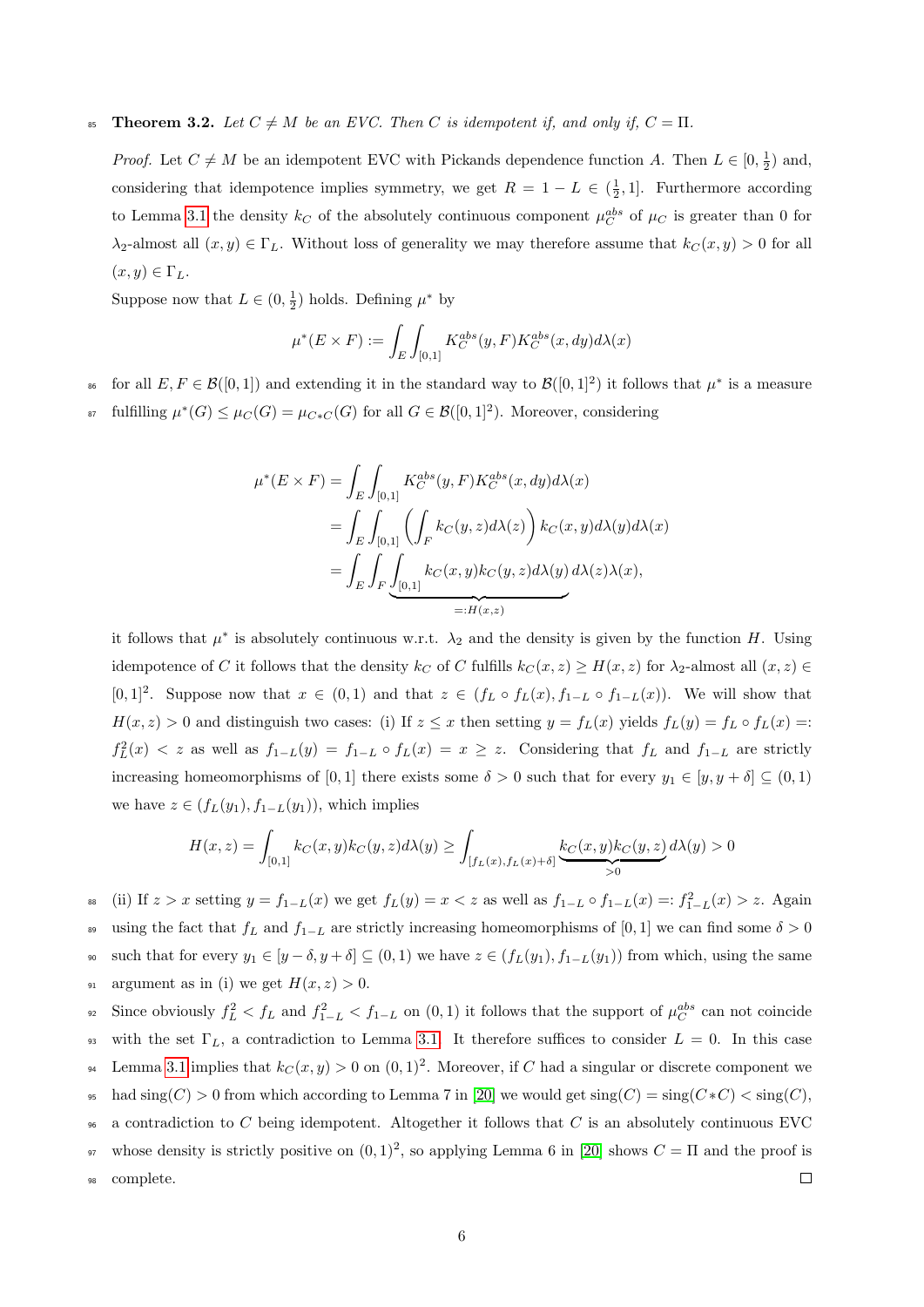## <sup>99</sup> 4. Diagonal copulas

100 For every diagonal  $\delta \in \mathcal{D}$  define the so-called *diagonal copula* (see [\[15\]](#page-14-6))  $E_{\delta}$  by

$$
E_{\delta}(x, y) = \min\left\{x, y, \frac{\delta(x) + \delta(y)}{2}\right\}.
$$
\n(10)

- 101 (We will use the symbol  $E_{\delta}$  instead of  $K_{\delta}$  since the letter K will denote kernels throughout the whole
- 102 paper.) It is well known that  $E_{\delta}$  is singular and that for every symmetric copula A with diagonal  $\delta$  we
- 103 have  $A \le E_{\delta}$  (see, e.g., [\[15\]](#page-14-6)).

Defining  $L, U : [0, 1] \rightarrow [0, 1]$  by

$$
L(x) := \min \left\{ z \in [0,1] : g(z) \ge \delta(x) \right\}, \ U(x) := \min \left\{ z \in [0,1] : \delta(z) \ge g(x) \right\}.
$$

- 104 whereby  $g(x) = 2x \delta(x)$  for every  $x \in [0,1]$ , according to [\[7\]](#page-14-14) the functions L, U have the following <sup>105</sup> properties:
- 106 1.  $L(x) \leq x$  for all  $x \in [0,1]$ . Furthermore L is non-decreasing and lower semicontinuous (hence <sup>107</sup> left-continuous).

108 2.  $U(x) \geq x$  for all  $x \in [0, 1]$ . Furthermore U is non-decreasing and upper semicontinuous (hence <sup>109</sup> right-continuous).

- 110 3.  $\delta = \delta \circ U \circ L$  and  $q = q \circ L \circ U$ .
- 111 4.  $L(x) \leq y$  if and only if  $U(x) \geq y$ .

Additionally it is straightforward to verify that U is a distribution function fulfilling  $U(0) = 0, U(1) = 1$ , and that  $L$  is the quasi-inverse (or quantile function) of  $U$ , i.e.

<span id="page-6-0"></span>
$$
L(y) = \min\{x \in [0, 1] : U(x) \ge y\}
$$

holds for every  $y \in (0, 1)$ . As a direct consequence

$$
U \circ L(x) \ge x, \quad L \circ U(x) \le x \tag{11}
$$

holds for every  $x \in [0, 1]$ . Letting  $w_{\delta} : [0, 1] \rightarrow [0, 2]$  denote a Borel measurable function fulfilling  $\delta'(x) = w_{\delta}(x)$  for  $\lambda$ -a.e.  $x \in [0,1]$ , according to [\[7\]](#page-14-14)  $K_{E_{\delta}}(\cdot, \cdot)$ , defined by

$$
K_{E_{\delta}}(x, F) = \frac{w_{\delta}(x)}{2} \mathbf{1}_F(L(x)) + \left(1 - \frac{w_{\delta}(x)}{2}\right) \mathbf{1}_F(U(x))
$$
\n(12)

112 is a Markov kernel of  $E_{\delta}$ . Letting  $\Gamma(L)$  and  $\Gamma(U)$  denote the graphs of L and U, respectively, we therefore 113 have  $\mu_{E_{\delta}}(\Gamma(L) \cup \Gamma(U)) = 1$ .

<span id="page-6-1"></span>**Theorem 4.1.** Let  $\delta : [0,1] \to [0,1]$  be a diagonal. Then  $E_{\delta}$  is idempotent if and only if  $\delta = id_{[0,1]}$ .

<sup>115</sup> Proof. Suppose that  $\delta \in \mathcal{D}$  and that  $E_{\delta}$  is idempotent. First notice that according to equation [\(8\)](#page-3-0) the

116 Markov kernel  $K_{E_\delta} \circ K_{E_\delta}$  is given by

$$
K_{E_{\delta}} \circ K_{E_{\delta}}(x, F) = \int_{[0,1]} K_{E_{\delta}}(z, F) K_{E_{\delta}}(x, dz)
$$
  
\n
$$
= \frac{w_{\delta}(x)}{2} K_{E_{\delta}}(L(x), F) + (1 - \frac{w_{\delta}(x)}{2}) K_{E_{\delta}}(U(x), F)
$$
  
\n
$$
= \frac{w_{\delta}(x)}{2} \left( \frac{w_{\delta}(L(x))}{2} \mathbf{1}_F(L \circ L(x)) + (1 - \frac{w_{\delta}(L(x))}{2}) \mathbf{1}_F(U \circ L(x)) \right)
$$
  
\n
$$
+ (1 - \frac{w_{\delta}(x)}{2}) \left( \frac{w_{\delta}(U(x))}{2} \mathbf{1}_F(L \circ U(x)) + (1 - \frac{w_{\delta}(U(x))}{2}) \mathbf{1}_F(U \circ U(x)) \right),
$$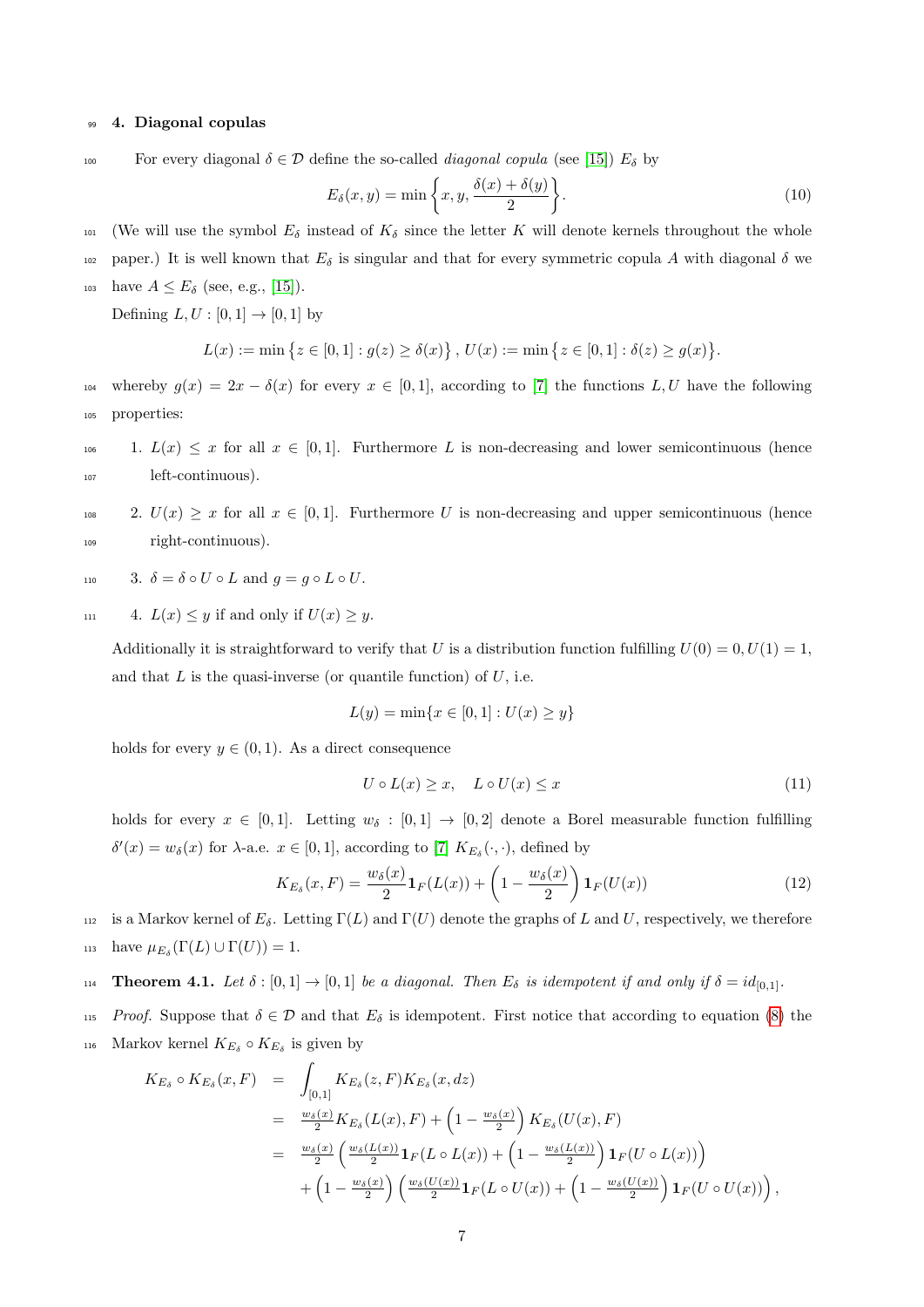which implies that  $\mu_{E_{\delta}*E_{\delta}}$  concentrates its mass on the graph of at most four functions,  $L \circ L, U \circ L, L \circ U$ , and  $U \circ U$ . According to inequality [\(11\)](#page-6-0)  $L \circ L(x) \leq L \circ U(x) \leq x$  as well as  $U \circ U(x) \geq U \circ L(x) \geq x$ holds for every  $x \in [0,1]$ . Defining the set  $\Lambda \in \mathcal{B}([0,1])$  by

 $\Lambda = \{x \in (0,1) : x \text{ Lebesgue point of } w_{\delta} \text{ and } K_{E_{\delta}} \circ K_{E_{\delta}}(x,\cdot) = K_{E_{\delta}}(x,\cdot)\}\$ 

- 117 then  $\lambda(\Lambda) = 1$  follows immediately (see [\[18,](#page-14-7) Theorem 7.10]).
- 118 We will show now  $\delta(x) = x$  holds for every  $x \in \Lambda$  and proceed as follows: Suppose that  $x \in \Lambda$  and that
- 119  $\delta(x) < x$ . (a) If  $w_\delta(x) > 0$  then, using  $L(x) < x < U(x)$ , it follows that  $L \circ L(x) = L(x)$  or  $L \circ U(x) = L(x)$
- $\Lambda_{120}$  holds (otherwise we would have  $K_{E_\delta}(x, L(x)) = 0$ , hence  $w_\delta(x) = 0$ ). (i) If  $L \circ L(x) = L(x)$  then L is <sup>121</sup> constant on the non-degenerated interval  $[L(x), x]$ , which implies

$$
0 = \mu_{E_{\delta}}([L(x), x] \times \{L(x)\}) = \int_{[L(x), x]} \frac{w_{\delta}(t)}{2} d\lambda(t).
$$

The latter, however, contradicts the fact that x is a Lebesgue point of  $w_{\delta}$  since in this case we would have

$$
\lim_{r \to 0+} \frac{1}{r} \int_{[x-r,x]} w_{\delta} d\lambda = w_{\delta}(x) > 0.
$$

<sup>122</sup> (ii) If  $L \circ U(x) = L(x)$  then L is constant on the non-degenerated interval  $[x, U(x)]$  and we can proceed analogously to obtain a contradiction. Altogether we have shown that  $\delta(x) < x$  implies  $w_{\delta}(x) = 0$ .

 $\sum_{124}$  (b) If  $1 - \frac{w_\delta(x)}{2} > 0$  then, using  $L(x) < x < U(x)$ , it follows that  $U \circ U(x) = U(x)$  or  $U \circ L(x) = U(x)$ holds (otherwise we would have  $K_{E_\delta}(x, U(x)) = 0$ , hence  $1 - \frac{w_\delta(x)}{2} = 0$ ). Since x is a Lebesgue point of  $wδ$  if and only if it is a Lebesgue point of  $1 - \frac{wδ(x)}{2}$  we can proceed as in (a) and consider two options: 127 (i) If  $U \circ L(x) = U(x)$  then U is constant on the non-degenerated interval  $[L(x), x]$ , which implies

$$
0 = \mu_{E_{\delta}}([L(x), x] \times \{U(x)\}) = \int_{[L(x), x]} 1 - \frac{w_{\delta}(t)}{2} d\lambda(t).
$$

The latter, however, contradicts the fact that x is a Lebesgue point of  $1 - \frac{w_\delta(x)}{2}$  since in this case we would have

$$
\lim_{r \to 0+} \frac{1}{r} \int_{[x-r,x]} 1 - \frac{w_\delta}{2} d\lambda = 1 - \frac{w_\delta(x)}{2} > 0.
$$

128 (ii) If  $U \circ U(x) = x$  we proceed analogously to obtain a contradiction. Altogether we have shown that <sup>129</sup>  $\delta(x) < x$  implies  $1 - \frac{w_\delta(x)}{2} = 0$ .

130 Combining (a) and (b) yields  $\delta(x) = x$  for every  $x \in \Lambda$ . Since  $\Lambda$  has full measure it is dense in [0, 1],

using Lipschitz continuity of  $\delta$  therefore yields  $\delta = id_{[0,1]}$ , which, in turn implies  $E_{\delta} = M$  and completes <sup>132</sup> the proof.  $\Box$ 

<sup>133</sup> Theorem [4.1](#page-6-1) implies the following result:

134 Corollary 4.2. The minimum copula M is the only idempotent diagonal copula.

# <sup>135</sup> 5. Archimedean copulas

Recall that a function  $\varphi : [0,1] \to [0,\infty]$  is called a *generator* (of a bivariate Archimedean copula, see [\[15\]](#page-14-6)) if it is convex, strictly decreasing and fulfills  $\varphi(1) = 0$ . In the sequel we will, without loss of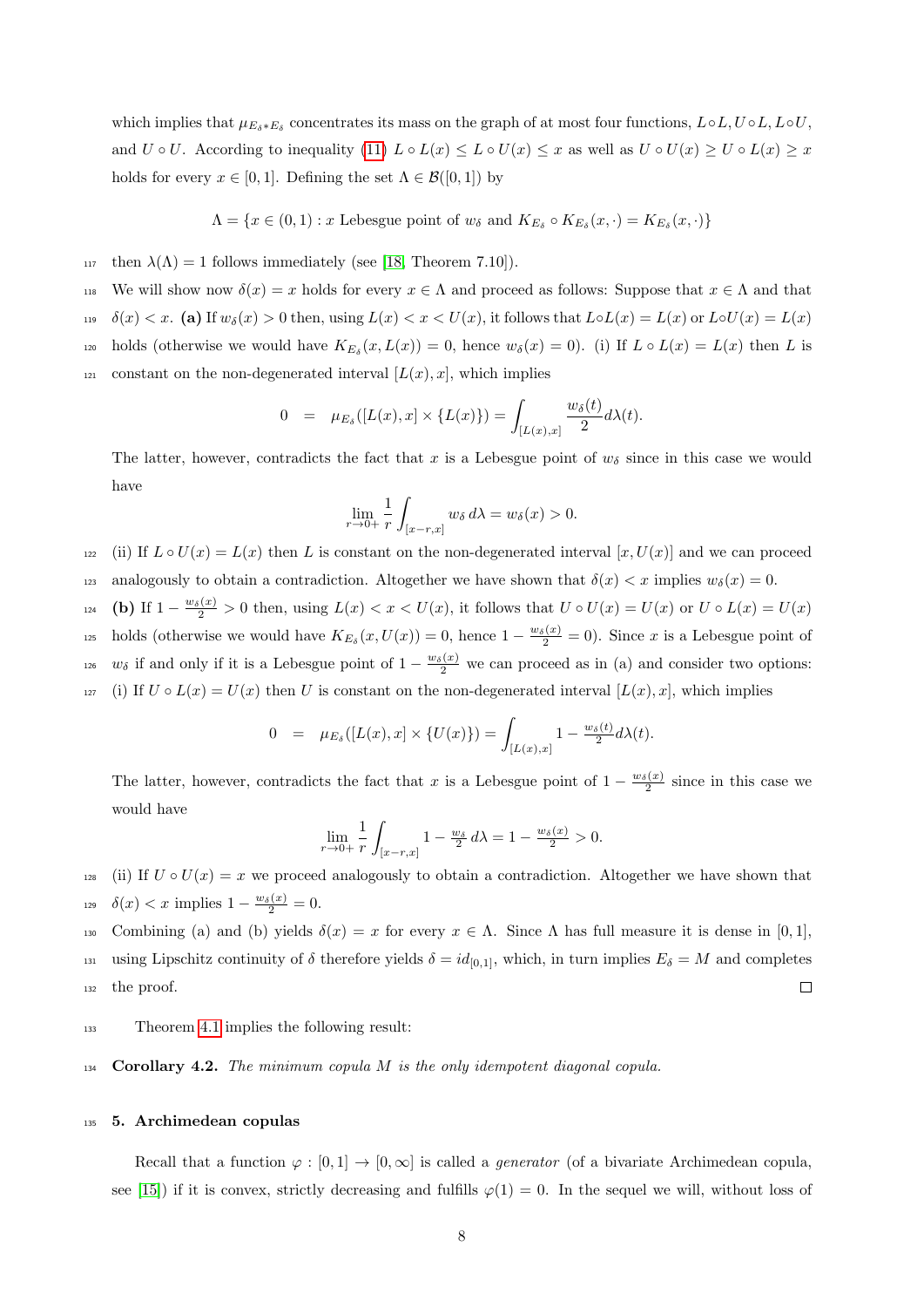generality, assume that  $\lim_{t\to 0+} \varphi(t) =: \varphi(0+)=\varphi(0)$  holds and that all generators  $\varphi$  fulfill  $\varphi(\frac{1}{2})=1$ which allows for a one-to-one correspondence between generators and Archimedean copulas (without these requirements the generator is only unique up to a positive multiplicative constant and in the case of  $\varphi(0+)<\infty$  redefining  $\varphi(0)$  as some value in  $[\varphi(0+),\infty]$  does not change the copula). A generator  $\varphi$ is called *strict* if  $\varphi(0) = \infty$ , in the other case  $\varphi$  is referred to as *non-strict*. Every generator  $\varphi$  induces a symmetric copula  $A_{\varphi}$  via

$$
A_{\varphi}(x, y) = \varphi^{-}(\varphi(x) + \varphi(y))
$$
\n(13)

where the pseudo inverse  $\varphi^- : [0, \infty] \to [0, 1]$  of  $\varphi$  is defined by

$$
\varphi^{-}(t) = \begin{cases} \varphi^{-}(t) & \text{if } t \in [0, \varphi(0)) \\ 0 & \text{if } t \ge \varphi(0). \end{cases}
$$

136 If  $\varphi$  is strict then  $\varphi^-$  coincides with the standard inverse.

For every generator  $\varphi$  we will let  $D^+\varphi(x)$   $(D^-\varphi(x))$  denote the right-hand (left-hand) derivative of  $\varphi$ at  $x \in (0, 1)$ . Convexity of  $\varphi$  implies that  $D^+\varphi(x) = D^-\varphi(x)$  holds for all but at most countably many <sup>139</sup>  $x \in (0,1)$ , i.e.  $\varphi$  is differentiable outside a countable subset of  $(0,1)$ , and that  $D^+\varphi$  is non decreasing <sup>140</sup> and right-continuous (see, for instance, [\[10\]](#page-14-15)).

For every  $t \in (0,1]$  define  $f^t : [0,1] \to [0,1]$  by  $f^t(x) = \varphi^{-1}(\varphi(t) - \varphi(x))$  for  $x \geq t$  and  $f^t(x) = 1$  for x < t. Then according to [\[6\]](#page-13-5) a Markov kernel  $K_{\varphi}$  of  $A_{\varphi}$  is given by

$$
K_{\varphi}(x,[0,y]) = \begin{cases} 1 & \text{if } x \in \{0,1\} \\ \frac{D^+\varphi(x)}{(D^+\varphi)(A_{\varphi}(x,y))} & \text{if } x \in (0,1) \text{ and } y \ge f^0(x) \\ 0 & \text{if } x \in (0,1) \text{ and } y < f^0(x). \end{cases}
$$

 In [\[1\]](#page-13-3) Albanese and Sempi showed that if  $A_{\varphi}$  is an idempotent Archimedean copula whose generator  $142 \varphi$  is even 3-monotone then  $A_{\varphi}$  coincides with  $\Pi$ , i.e., assuming some additional mild regularity of the generator the only idempotent Archimedean copula is Π. In [\[1\]](#page-13-3) the authors ask whether the same result holds for arbitrary Archimedean copulas and conjecture that Π is indeed the only idempotent Archimedean copula. In what follows we will prove their conjecture in full generality and, as by-product, provide an alternative proof to the result established in [\[1\]](#page-13-3).

<sup>147</sup> To establish this main result we proceed in several steps and start with a simple lemma concerning the transformation  $\mathcal{V} \colon \mathcal{C} \to \mathcal{C}$  by  $\mathcal{V}(C) = C * C^t$  (also see [\[9\]](#page-14-16)).

<span id="page-8-0"></span>149 Lemma 5.1. For every  $C \in \mathcal{C}$  and every  $x \in [0,1]$  we have  $\delta_{\Pi}(x) \leq \delta_{\mathcal{V}(C)}(x)$ .

*Proof.* For  $x \in [0, 1]$  and  $C \in \mathcal{C}$  applying Cauchy-Schwarz inequality and using eq. [\(7\)](#page-3-1) yields

$$
\delta_{\mathcal{V}(C)}(x) = C * C^t(x, x) = \int_{[0,1]} \partial_2 C(x, s) \partial_1 C^t(s, x) d\lambda(s) = \int_{[0,1]} (\partial_2 C(x, s))^2 d\lambda(s)
$$

$$
\geq \left( \int_{[0,1]} \partial_2 C(x, s) d\lambda(s) \right)^2 = \left( \int_{[0,1]} K_{C^t}(s, [0, x]) d\lambda(s) \right)^2
$$

$$
= x^2 = \delta_{\Pi}(x).
$$

 $\Box$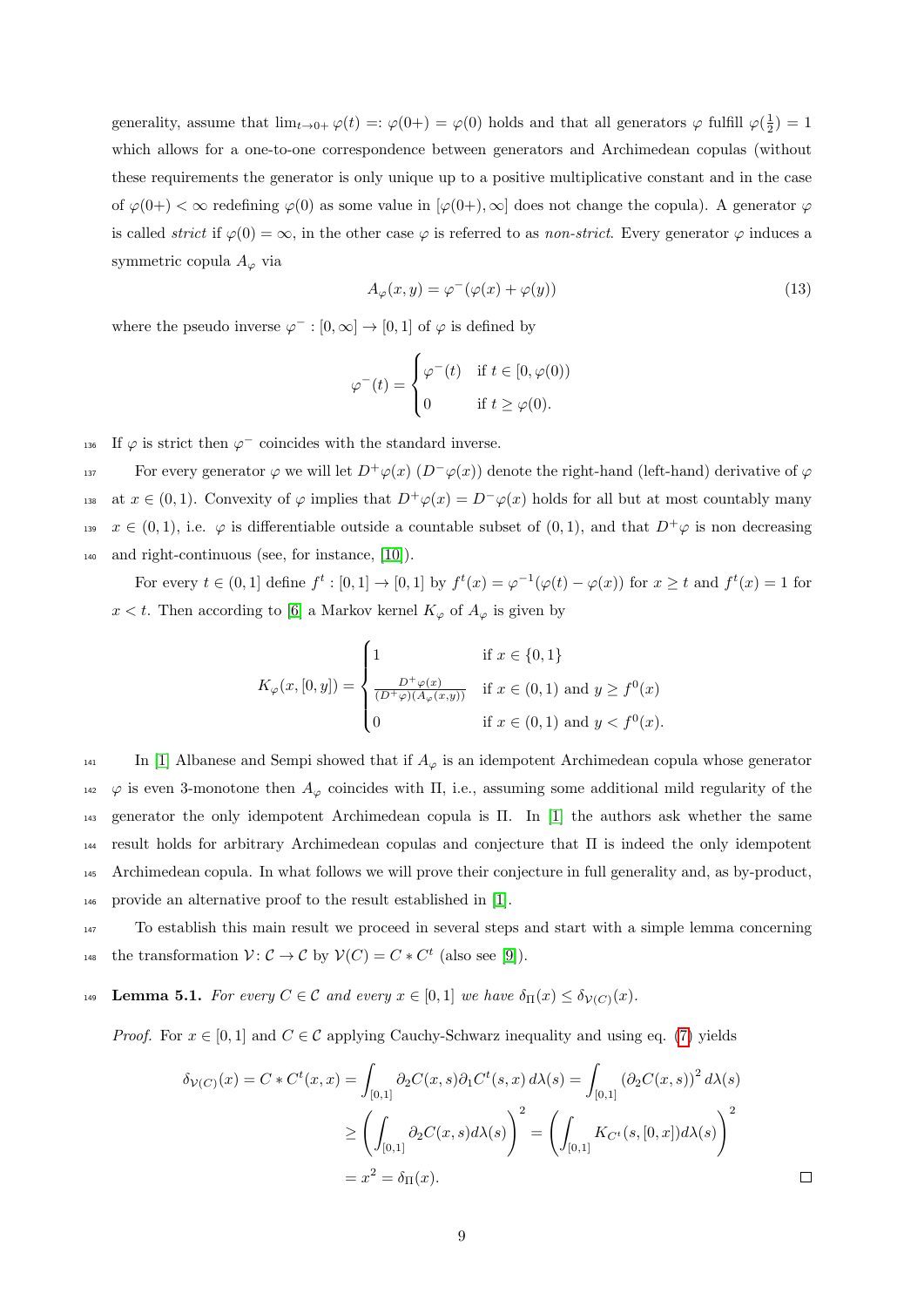<sup>150</sup> The previous lemma allows for a simple proof of the fact that an Archimedean copula can only be

- <sup>151</sup> idempotent if the generator is strict.
- 152 Lemma 5.2. There is no idempotent Archimedean copula with non-strict generator.

*Proof.* If  $A := A_{\varphi}$  is an idempotent Archimedean copula with generator  $\varphi$  then obviously  $\mathcal{V}(A) = A$ , so Lemma [5.1](#page-8-0) implies  $x^2 \le \delta_A(x)$  for every  $x \in [0,1]$ . If  $\varphi$  is non-strict then setting  $\varphi(0) =: b \in (0,\infty)$  and using continuity of  $\varphi$  there exists some  $x_0 \in (0,1)$  such that  $2\varphi(x_0) > b$  holds, from which we get

$$
\delta_A(x_0) = \varphi^{-} (2\varphi(x_0)) \le \varphi^{-}(b) = 0 < x_0^2,
$$

<sup>153</sup> a contradiction.

154 **Lemma 5.3.** If  $D^+\varphi$  has a discontinuity point  $t \in (0,1)$  then the Archimedean copula  $A_{\varphi}$  is not idem-<sup>155</sup> potent.

*Proof.* Notice that according to [\[6\]](#page-13-5)  $t \in (0,1)$  is a discontinuity point of  $D^+\varphi$  if and only if  $K_{A_{\varphi}}(x,\{f^t(x)\}) >$ 0 for  $\lambda$ -almost every  $x \geq t$ . Suppose that  $A_{\varphi}$  is idempotent and let  $t \in (0,1)$  be a discontinuity point of  $D^+\varphi$ . Then defining  $\Lambda \in \mathcal{B}([0,1])$  by

$$
\Lambda = \left\{x \in [t,1]: K_{A_{\varphi}}(x,\{f^t(x)\}) > 0 \text{ and } K_{A_{\varphi}} \circ K_{A_{\varphi}}(x,\cdot) = K_{A_{\varphi}}(x,\cdot)\right\}
$$

it follows that  $\lambda(\Lambda) = 1 - t$ . Furthermore for  $x \in \Lambda$  we get

$$
K_{A_{\varphi}}(x,\{x\}) = K_{A_{\varphi}}(x,\{f^t \circ f^t(x)\}) = K_{A_{\varphi}} \circ K_{A_{\varphi}}(x,\{f^t \circ f^t(x)\})
$$
  
= 
$$
\int_{[0,1]} K_{A_{\varphi}}(y,\{f^t \circ f^t(x)\}) K_{A_{\varphi}}(x,dy)
$$
  

$$
\geq K_{A_{\varphi}}(f^t(x),\{f^t \circ f^t(x)\}) K_{A_{\varphi}}(x,\{f^t(x)\}) > 0.
$$

Having this, setting  $\Gamma_t := \{(x, x) : x \in \Lambda\}$  and applying disintegration yields  $\mu_{A_{\varphi}}(\Gamma_t) = \mu_{A_{\varphi}}^{abs}(\Gamma_t) > 0$ . On the other hand (again see [\[6\]](#page-13-5)), the number of discontinuity points  $DC(D^+\varphi)$  of  $D^+\varphi$  is at most countably infinite, the measure  $\mu_{A_{\varphi}}^{dis}$  concentrates its mass on the set

$$
\Gamma = \bigcup_{s \in \text{DC}(D^+\varphi)} \{ (x, f^s(x)) : x \in [s, 1] \},
$$

and  $\Gamma \cap \Gamma_t$  contains at most countably many points. The latter implies

$$
\mu_{A_{\varphi}}^{abs}(\Gamma_t) = \mu_{A_{\varphi}}^{abs}(\Gamma \cap \Gamma_t) = 0,
$$

<sup>156</sup> a contradiction.

157 Lemma 5.4. Suppose that  $\varphi$  is a strict generator which is continuously differentiable on  $(0,1)$ . If  $A_{\varphi}$ <sup>158</sup> is idempotent then  $\varphi'$  is strictly increasing on  $(0,1)$  and  $C_{\varphi}$  has full support.

*Proof.* Suppose that  $\varphi$  fulfills the assumptions of the lemma and that  $\varphi'$  is constant on an interval  $[a, b] \subset (0, 1)$  with  $a < b$ . Then the Kendall distribution function of  $A_{\varphi}$  is continuous on [0,1] and constant on the interval [a, b] (see [\[6\]](#page-13-5)), which implies  $\mu_{A_{\varphi}}(E_{a,b}) = 0$ , whereby

$$
E_{a,b} = \{(x,y) \in [0,1]^2 : a \le C_{\varphi}(x,y) \le b\}.
$$

 $\Box$ 

 $\Box$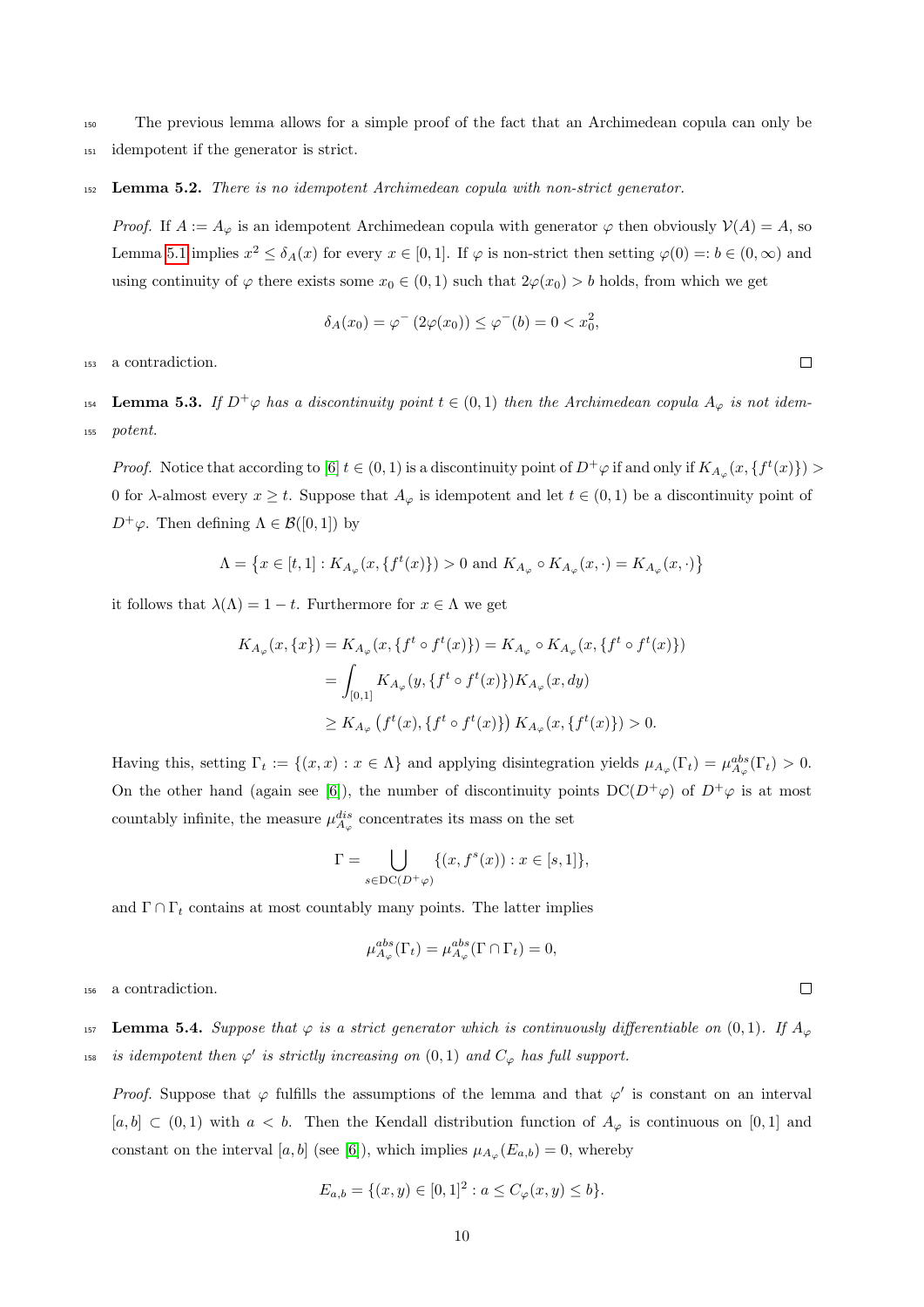- 159 Since we can obviously find a non-degenerated interval J fulfilling  $J \times J \subseteq E_{a,b}$  it follows that this interval
- <sup>160</sup> fulfills  $\lambda(J) > 0$  and  $\mu_{A_{\varphi}}(J \times J) = 0$ , a contradiction to Lemma [2.2.](#page-3-2) This proves the first assertion of <sup>161</sup> the lemma.
- 162 To prove the second assertion notice that  $\varphi'$  as well as  $y \mapsto A_{\varphi}(x, y)$  are strictly increasing, so  $y \mapsto$ <sup>163</sup>  $K_{A_{\varphi}}(x,[0,y])$  is strictly increasing. As a direct consequence every non-degenerated square  $S = [c, c +$ 164  $\delta$   $\times$  [d, d +  $\delta$ ]  $\subseteq$  [0, 1]<sup>2</sup> with  $\delta > 0$  fulfills  $\mu_{A_{\varphi}}(S) > 0$ , so  $\mu_{A_{\varphi}}$  has full support.  $\Box$
- <sup>165</sup> In the following final steps we will use the results from [\[3\]](#page-13-1) saying that idempotent copulas can be <sup>166</sup> subdivided into three classes: (i) non-atomic ones, (ii) totally atomic ones, and (iii) atomic but not <sup>167</sup> totally atomic ones. Before stating a nice and handy characterization of the just mentioned three classes <sup>168</sup> going back to [\[3\]](#page-13-1) recall that  $h \in \mathcal{T}$  is called essentially invertible if, and only if, there exists some  $g \in \mathcal{T}$ 169 such that  $g \circ h(x) = h \circ g(x) = x$  holds for  $\lambda$ -almost every  $x \in [0,1]$ . For every essentially invertible  $h \in \mathcal{T}$  it is straightforward to verify that  $C_h^t * C_h = M = C_h * C_h^t$  as well as  $C_h^t = C_g$  and  $C_h = C_g^t$ 170  $_{171}$  hold. According to [\[3\]](#page-13-1) the subsequent assertions hold for idempotent copulas A (for the definition of an  $_{172}$  ordinal sum we refer to [\[4\]](#page-13-4)):
- <sup>173</sup> (i) A is non-atomic if, and only if, there exists some  $h \in \mathcal{T}$  such that  $A = C_h * C_h^t$  holds.
- $174$  (ii) A is totally atomic if, and only if, there exists essentially invertible  $h \in \mathcal{T}$  and an ordinal sum O 175 of (finitely or countably infinitely many copies of)  $\Pi$  such that  $A = C_h * O * C_h^t$  holds.
- <sup>176</sup> (iii) A is atomic but not totally atomic if, and only if, there exists some essentially invertible  $h \in \mathcal{T}$  and an ordinal sum O such that  $A = C_h * O * C_h^t$  holds, whereby O contains at least two 'blocks', all <sup>178</sup> but one of which coincide with Π, and one block corresponds to a non-atomic idempotent copula  $B$  (a more concise characterization will be given in the proof of Lemma [5.7\)](#page-12-0).

It is straightforward to verify that every non-atomic idempotent copula A is singular w.r.t.  $\lambda_2$ , i.e.,  $\mu_A = \mu_A^{sing} + \mu_A^{dis}$ , that every totally-atomic idempotent copula A is absolutely continuous, and that every atomic but not totally atomic idempotent copula A fulfills that  $\mu_A^{abs}$  as well as  $\mu_A^{sing} + \mu_A^{dis}$  are non-degenerated. In fact, in the first case we may proceed as follows (the other two cases may be handled analogously): Fix  $h \in \mathcal{T}$ , set  $A := C_h * C_h^t$  and choose a (version)  $K_A(\cdot, \cdot)$  of the Markov kernel of A fulfilling

$$
K_A(x, E) = \int_{[0,1]} K_{C_h^t}(u, E) K_{C_h}(x, du) = K_{C_h^t}(h(x), E)
$$

180 for every  $x \in [0,1]$  and every  $E \in \mathcal{B}([0,1])$ . Letting  $\Gamma(h) = \{(x,h(x)) : x \in [0,1]\}$  denote the graph of h <sup>181</sup> using disintegration we have

$$
1 = \mu_{C_h}(\Gamma(h)) = \mu_{C_h^t}(\Gamma(h)^t) = \int_{[0,1]} K_{C_h^t}(u, \underbrace{(\Gamma(h)^t)_u}_{=h^{-1}(\{u\})} d\lambda(u) = \int_{[0,1]} K_{C_h^t}(u, h^{-1}(\{u\})) d\lambda(u),
$$

is implying that there exists a set  $\Lambda \in \mathcal{B}([0,1])$  fulfilling  $\lambda(\Lambda) = 1$  such that  $K_{C_h^t}(u, h^{-1}(\{u\})) = 1$  holds 183 for every  $u \in \Lambda$ . Set  $\Omega = h^{-1}(\Lambda)$ . Then  $\lambda(\Omega) = 1$  and for  $x \in \Omega$  it follows that

$$
K_A(x, h^{-1}(\{h(x)\})) = K_{C_h^t} (h(x), h^{-1}(\{h(x)\})) = 1.
$$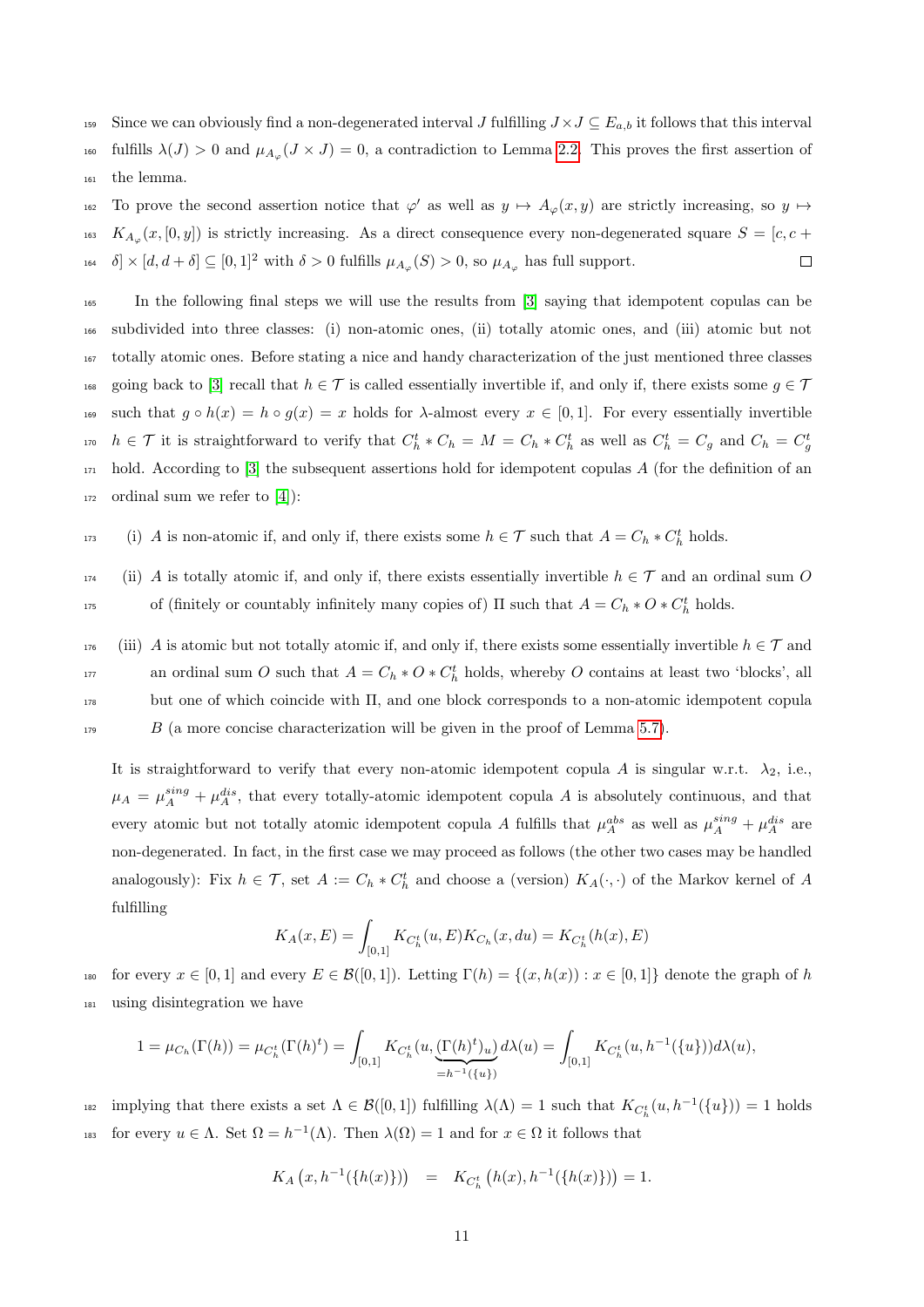Setting

$$
\Psi = \{(x, y) \in [0, 1]^2 : h(x) = h(y)\} \in \mathcal{B}([0, 1]^2)
$$

184 we obviously have  $\lambda_2(\Psi) = 0$ , considering  $\Psi_x = \{y \in [0,1] : h(x) = h(y)\} = h^{-1}(\{h(x)\})$  we get 185  $\mu_A(\Psi) = 1$ , i.e., A is singular.

186 Lemma 5.5. Suppose that  $\varphi$  is a strict generator which is continuously differentiable on  $(0, 1)$  and fulfills

<sup>187</sup> that  $\varphi'$  is strictly increasing on  $(0,1)$ . If  $A_{\varphi}$  is singular then  $A_{\varphi}$  is not idempotent.

*Proof.* If  $A_{\varphi}$  is singular and idempotent then it is necessarily non-atomic and we can find some  $h \in \mathcal{T}$ such that  $A_{\varphi} = C_h * C_h^t$  holds. The assumptions on  $\varphi$  imply that all conditional distribution functions  $y \mapsto F_x^{A_{\varphi}}([0, y]) = K_{A_{\varphi}}(x, [0, y]) = \frac{\varphi'(x)}{\varphi'(A_{\varphi}(x, y))}, x \in (0, 1)$ , are continuous, singular and strictly increasing, so  $K_{A_{\varphi}}(x, \cdot)$  is singular without discrete component and has support [0,1]. The fact that  $A_{\varphi} = C_h * C_h^t$ holds implies

<span id="page-11-0"></span>
$$
K_{A_{\varphi}}(x,\cdot) = \int_{[0,1]} K_{C_h^t}(y,\cdot) K_{C_h}(x,dy) = K_{C_h^t}(h(x),\cdot)
$$
\n(14)

for  $\lambda$ -almost every  $x \in (0,1)$ . Additionally, considering  $\mu_{C_h}(\Gamma(h)) = 1$  and using disintegration we get

$$
1 = \mu_{C_h}(\Gamma(h)) = \int_{[0,1]} K_{C_h^t}(y, \Gamma(h)_{y,2}) d\lambda(y) = \int_{[0,1]} K_{C_h^t}(y, h^{-1}(\{y\})) d\lambda(y),
$$

<sup>188</sup> implying the existence of a set  $\Lambda_1 \in \mathcal{B}([0,1])$  with  $\lambda(\Lambda_1) = 1$  such that  $K_{C_h^t}(y, h^{-1}(\{y\}) = 1$  holds 189 for every  $y \in \Lambda_1$ . Letting  $\Lambda_2$  denote the set of all  $x \in (0,1)$  for which equation [\(14\)](#page-11-0) as well as <sup>190</sup>  $K_{A_{\varphi}}(x, h^{-1}(\{h(x)\}) = 1$  holds, we have  $\lambda(\Lambda_2) = 1$ . Denoting by  $\Lambda_3 \in \mathcal{B}([0,1])$  the set of all  $x \in (0,1)$ <sup>191</sup> with  $K_{A_{\varphi}}(x,\Lambda_2) = 1$  and setting  $\Lambda = \Lambda_2 \cap \Lambda_3$  yields  $\lambda(\Lambda) = 1$ .

Given  $x, z \in (0,1)$  we will write  $x \sim z$  if  $F_x^{A_{\varphi}} = F_z^{A_{\varphi}}$ . Obviously  $\sim$  defines an equivalence relation on  $(0, 1)$ . Considering the fact that  $(x, y) \mapsto F_x^{\mathcal{A}_{\varphi}}([0, y]) = K_{A_{\varphi}}(x, [0, y]) = \frac{\varphi'(x)}{\varphi'(A_{\varphi}(x, y))}$  is continuous on  $(0, 1) \times [0, 1]$ , the equivalence class  $\langle x \rangle$  of every  $x \in (0, 1)$  is closed and has empty interior. In fact, in case  $\langle x \rangle$  contained a non-degenerated open interval  $(a, b)$ , using singularity of  $A_{\varphi}$  we could find a set  $N \in \mathcal{B}([0,1])$  with  $\lambda(N) = 0$  and  $K_{A_{\varphi}}(x, N) = 1$ , implying

$$
0 = \lambda(N) \ge \int_{(a,b)} K_{A_{\varphi}}(t, N) d\lambda(t) = (b - a) K_{A_{\varphi}}(x, N) = (b - a) > 0.
$$

Let  $x, z \in \Lambda$  be arbitrary, but fixed. In case of  $x \sim z$  we get

$$
K_{A_{\varphi}}(x, h^{-1}(\{h(x)\})) = 1 = K_{A_{\varphi}}(z, h^{-1}(\{h(z)\})) = K_{A_{\varphi}}(x, h^{-1}(\{h(z)\})),
$$

from which  $h(x) = h(z)$  follows immediately. In other words,  $\langle x \rangle \cap \Lambda \subseteq h^{-1}(\lbrace h(x) \rbrace) \cap \Lambda$  holds for every  $x \in \Lambda$ . Taking into account

$$
\Lambda = \bigcup_{x \in \Lambda} (\langle x \rangle \cap \Lambda) \subseteq \bigcup_{x \in \Lambda} (h^{-1}(\lbrace h(x) \rbrace) \cap \Lambda) = \Lambda
$$

for every  $x \in \Lambda$  we even have  $\langle x \rangle \cap \Lambda = h^{-1}(\lbrace h(x) \rbrace) \cap \Lambda$ . For every  $x \in \Lambda$  with  $K_{A_{\varphi}}(x, \Lambda) = 1$  it follows that

 $K_{A_{\varphi}}(x, \langle x \rangle \cap \Lambda) = K_{A_{\varphi}}(x, h^{-1}(\lbrace h(x) \rbrace) \cap \Lambda) = 1,$ 

 $\text{supp}(\text{supp}(\textit{K}_{A_{\varphi}}(x,\langle x\rangle)) = 1.$  Since  $K_{A_{\varphi}}(x,\cdot)$  has full support we get  $\langle x\rangle \cap U \neq \emptyset$  for every open interval <sup>193</sup>  $U \subseteq (0, 1)$ , implying that the topological closure  $\overline{\langle x \rangle}$  of  $\langle x \rangle$  coincides with [0, 1], a contradiction to the 194 fact that  $\langle x \rangle$  is closed without inner points.  $\Box$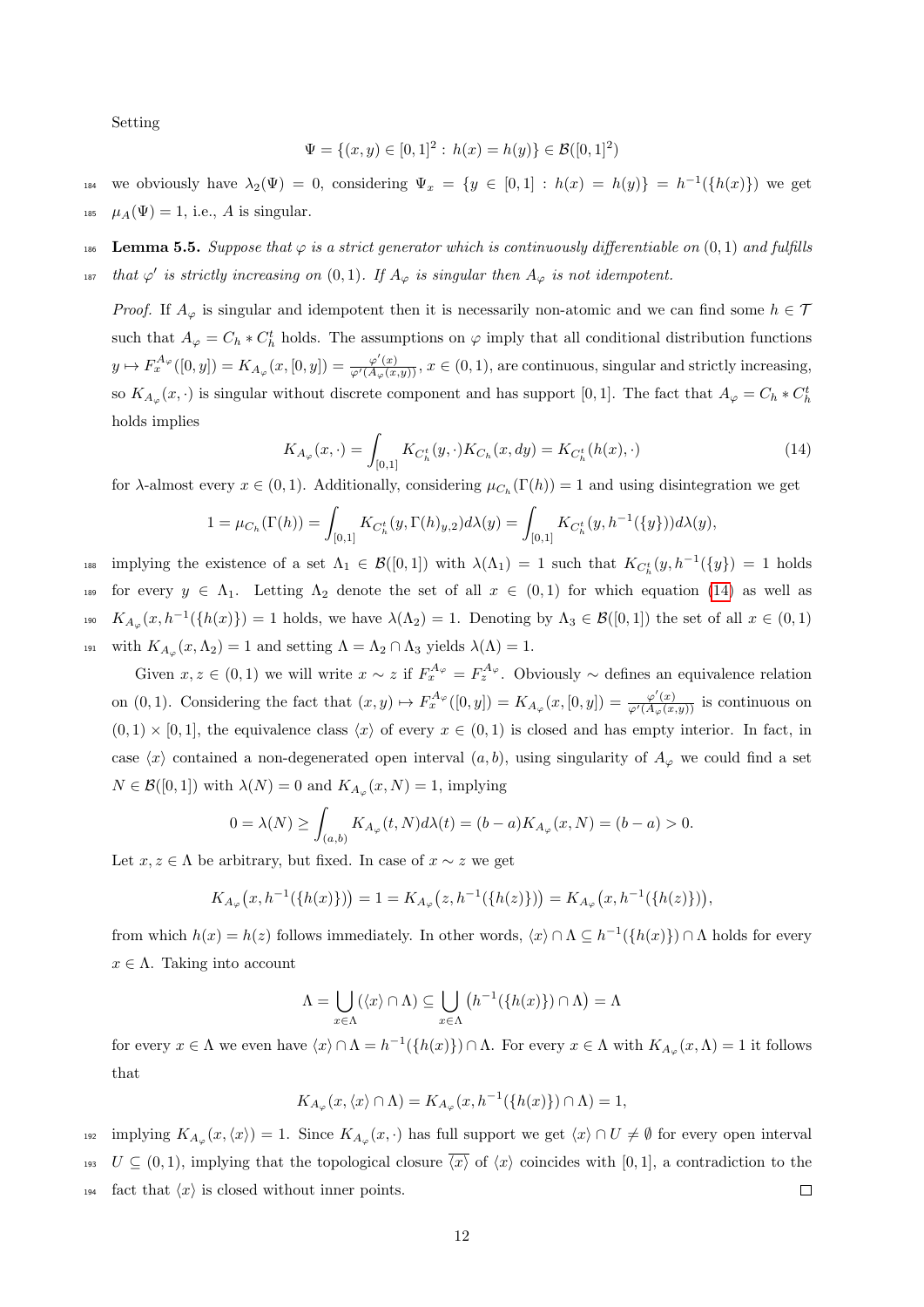- 195 Lemma 5.6. Suppose that  $\varphi$  is a strict generator which is continuously differentiable on  $(0, 1)$  and fulfills
- <sup>196</sup> that  $\varphi'$  is strictly increasing on  $(0, 1)$ . If  $A_{\varphi}$  is absolutely continuous and idempotent then  $A_{\varphi} = \Pi$ .

*Proof.* Assume that  $A_{\varphi}$  is absolutely continuous and idempotent. Then there exists some essentially invertible  $h \in \mathcal{T}$  and some ordinal sum O of (copies of)  $\Pi$  such that  $A_{\varphi} = C_h * O * C_h^t = C_h * O * C_g$ holds, whereby  $g \in \mathcal{T}$  fulfills  $g \circ h(x) = h \circ g(x) = x$  for  $\lambda$ -almost every  $x \in [0,1]$ . Letting  $(J_i)_{i\in I}$ with  $I = \{1, \ldots, N\}$  for some  $N \in \mathbb{N}$  or  $I = \mathbb{N}$  denote the family of pairwise disjoint open intervals corresponding to O we have that  $[0,1] \setminus \bigcup_{i \in I} J_i$  is finite our countably infinite (again see [\[4\]](#page-13-4)). Considering

$$
K_{C_h \ast O \ast C_h^t}(x,F) = K_O(h(x),g^{-1}(F))
$$

there exists some  $\Lambda \in \mathcal{B}([0,1])$  with  $\lambda(\Lambda) = 1$  such that for every  $x \in \Lambda$  we have

$$
K_{A_{\varphi}}(x,F) = K_O\left(h(x), g^{-1}(F)\right)
$$

197 holds for every  $F \in \mathcal{B}([0,1])$ . Setting  $E_i = h^{-1}(J_i)$  for every  $i \in I$  as well as  $\Lambda' := \Lambda \cap \bigcup_{i \in I} E_i$  and 198 considering  $x \in \Lambda'$  therefore yields

<span id="page-12-1"></span>
$$
K_{A_{\varphi}}(x, F) = K_O(h(x), g^{-1}(F)) = \sum_{i \in I} \frac{\lambda(J_i \cap g^{-1}(F))}{\lambda(J_i)} \mathbf{1}_{J_i}(h(x))
$$
  

$$
= \sum_{i \in I} \frac{\lambda(E_i \cap h^{-1}(g^{-1}(F)))}{\lambda(E_i)} \mathbf{1}_{E_i}(x) = \sum_{i \in I} \frac{\lambda(E_i \cap F)}{\lambda(E_i)} \mathbf{1}_{E_i}(x).
$$
 (15)

Since  $K_{A_{\varphi}}(x, \cdot)$  has full support, for every  $x \in \Lambda'$  and every open set  $U \neq \emptyset$  using eq. [\(15\)](#page-12-1) it follows that

$$
0 < K_{A_{\varphi}}(x, U) = \sum_{i \in I} \frac{\lambda(E_i \cap U)}{\lambda(E_i)} \mathbf{1}_{E_i}(x).
$$

The latter implies  $\lambda(E_i \cap U) > 0$  for every  $i \in I$  which shows that every  $E_i$  is dense in [0, 1] since U was arbitrary.

Suppose now that I contains at least two elements and consider  $x \in E_1 \cap \Lambda'$ . Since according to eq. [\(15\)](#page-12-1) the probability measures  $K_{x}$ , are constant on each  $E_i$  and since  $E_2$  is dense in [0, 1] we can find a sequence  $(x_n)_{n\in\mathbb{N}}$  in  $E_2$  converging to x. Continuity of  $(x, y) \mapsto K_{A_{\varphi}}(x, [0, y])$  on  $(0, 1)^2$  therefore yields

$$
K_{A_{\varphi}}(x,\cdot) = K_{A_{\varphi}}(x_n,\cdot),
$$

199 a contradiction, since  $E_1 \cap E_2 = \emptyset$  and  $K_{A_{\varphi}}(x, E_1) = 1 = K_{A_{\varphi}}(x_n, E_2)$ . In other words:  $I = \{1\}$  and 200 the ordinal sum O coincides with  $\Pi$ , which completes the proof since  $A_{\varphi} = C_h * \Pi * C_h^t = \Pi$ .  $\Box$ 

<span id="page-12-0"></span>201 Lemma 5.7. Suppose that  $\varphi$  is a strict generator which is continuously differentiable on  $(0, 1)$  and fulfills <sup>202</sup> that  $\varphi'$  is strictly increasing on  $(0,1)$ . If  $A_{\varphi}$  fulfills that  $\mu_{A_{\varphi}}^{abs}$  as well as  $\mu_{A_{\varphi}}^{sing} + \mu_{A_{\varphi}}^{dis}$  are non-degenerated

203 then  $A_{\varphi}$  is not idempotent.

 $204$  Proof. Proceeding as in the totally atomic case (and using the same notation), in the current setting eq. <sup>205</sup> [\(15\)](#page-12-1) takes the form

$$
K_{A_{\varphi}}(x,F) = K_O(h(x), g^{-1}(F)) = \sum_{i \in I \setminus \{1\}} \frac{\lambda(J_i \cap g^{-1}(F))}{\lambda(J_i)} \mathbf{1}_{J_i}(h(x))
$$
  
+  $K_B(\varphi_1 \circ h(x), \varphi_1(g^{-1}(h^{-1}(J_1)))) \mathbf{1}_{J_1}(h(x))$   
= 
$$
\sum_{i \in I \setminus \{1\}} \frac{\lambda(E_i \cap F)}{\lambda(E_i)} \mathbf{1}_{E_i}(x) + K_B(\varphi_1 \circ h(x), \varphi_1(g^{-1}(h^{-1}(J_1)))) \mathbf{1}_{E_1}(x)
$$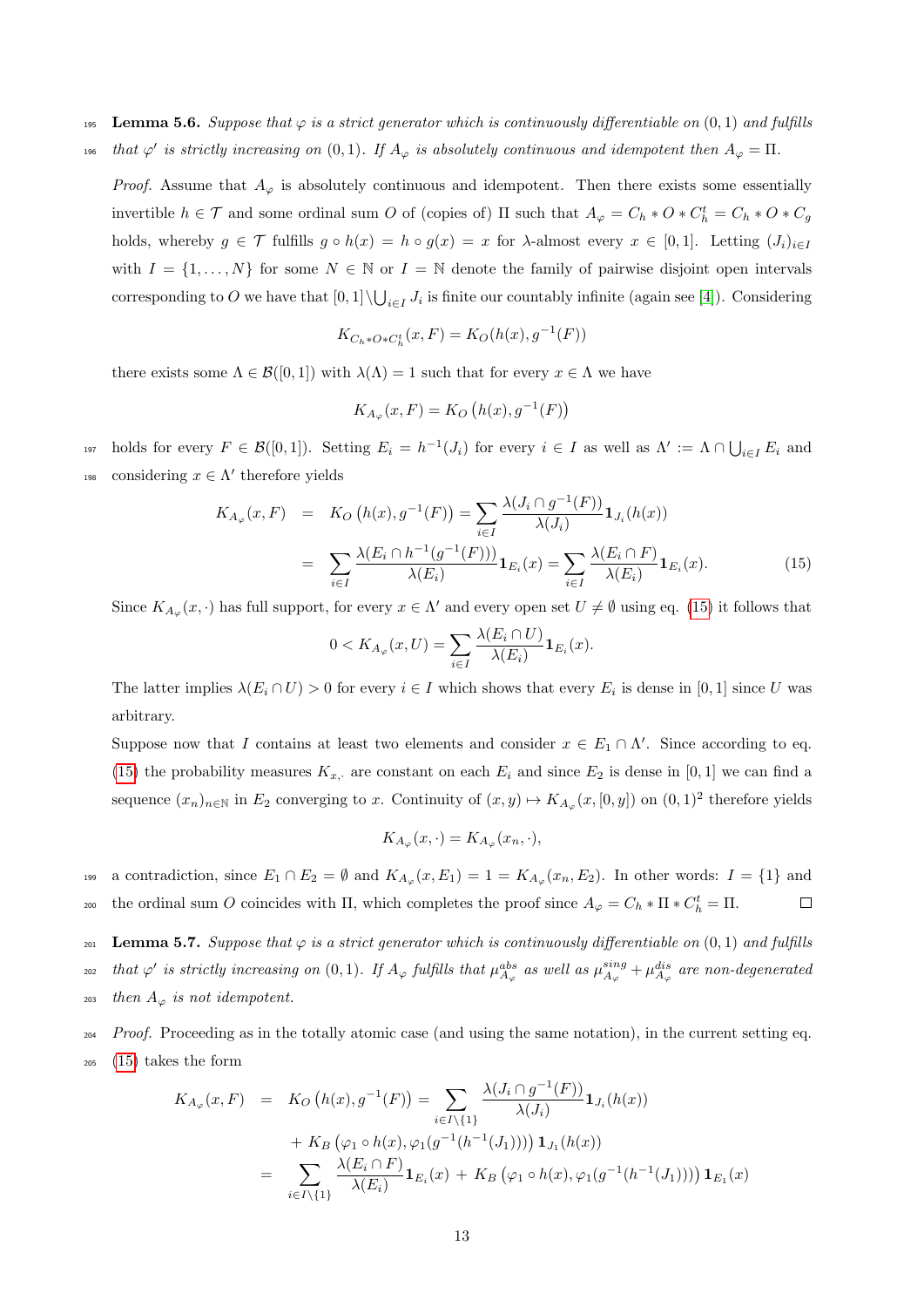where  $\varphi_1$  denotes the increasing affine transformation mapping  $J_1$  onto [0,1]. As in the totally atomic case it follows that  $E_2$  (in fact, all  $E_i$  with  $i \in I \setminus \{1\}$ ) are dense in [0, 1]. Moreover, since B is singular for almost every  $u \in [0,1]$  the probability measure  $K_B(u, \cdot)$  is singular. Choose  $x \in E_1 \cap \Lambda'$  such that  $K_B(\varphi_1(h(x)), \cdot)$  is singular. Then we can find a sequence  $(x_n)_{n\in\mathbb{N}}$  in  $E_2$  converging to x. Continuity of  $(x, y) \mapsto K_{A_{\varphi}}(x, [0, y])$  on  $(0, 1)^2$  therefore yields

$$
K_{A_{\varphi}}(x,\cdot) = K_{A_{\varphi}}(x_n,\cdot),
$$

 $\Box$ 

206 a contradiction since each  $K_{A_{\varphi}}(x_n, \cdot)$  is absolutely continuous.

<sup>207</sup> Altogether we have proved the following main result of this section, which confirms the conjecture <sup>208</sup> by Albanese and Sempi in [\[1\]](#page-13-3).

#### <span id="page-13-6"></span>209 Theorem 5.8. The only idempotent Archimedean copula is  $\Pi$ .

210 Suppose that  $I = \{1, ..., N\}$  for some  $N \in \mathbb{N}$  or  $I = \mathbb{N}$ . If the copula O is the ordinal sum of 211 copulas  $(A_i)_{i\in I}$  with respect to the pairwise disjoint (open) intervals  $(J_i)_{i\in I}$  then according to [\[1\]](#page-13-3)  $O*O$ 212 is an ordinal sum of  $(A_i * A_i)_{i \in I}$  with respect to  $(J_i)_{i \in I}$ . Since (see [\[11\]](#page-14-17)) every associative copula can be <sup>213</sup> expressed as ordinal sum of Archimedean copulas Theorem [5.8](#page-13-6) implies the following:

214 **Theorem 5.9.** Let A be an arbitrary associative copula and suppose that A can be expressed as ordinal 215 sum of copulas  $(A_i)_{i\in I}$  with respect to the pairwise disjoint open intervals  $(J_i)_{i\in I}$ . Then A is idempotent <sup>216</sup> if, and only if,  $J_i = \Pi$  for every  $i \in I$ .

# <sup>217</sup> Acknowledgement

<sup>218</sup> The second author gratefully acknowledges the support of the WISS 2025 project 'IDA-lab Salzburg' <sup>219</sup> (20204-WISS/225/197-2019 and 20102-F1901166-KZP).

# <sup>220</sup> References

- <span id="page-13-3"></span><sup>221</sup> [1] A. Albanese, C. Sempi: Idempotent copulæ: Ordinal sums and Archimedean copulæ, J. Math. Anal.  $222$  Appl. 438(2), 1055–1065 (2016).
- <span id="page-13-0"></span><sup>223</sup> [2] W.F. Darsow, B. Nguyen, E.T. Olsen: Copulas and Markov processes, Illinois J. Math. 36, 600–642 <sup>224</sup> (1992).
- <span id="page-13-1"></span><sup>225</sup> [3] W.F. Darsow, E.T. Olsen: Characterization of idempotent 2-copulas, Note Mat. 30, 147–177 (2010).
- <span id="page-13-4"></span><sup>226</sup> [4] F. Durante, C. Sempi: Principles of copula theory, CRC Press, 2015.
- <span id="page-13-2"></span><sup>227</sup> [5] H.K. Farahat: The semigroup of doubly-stochastic matrices, Proc. Glasgow Math. Ass. 7, 178-183  $228$  (1966).
- <span id="page-13-5"></span> $229$  [6] J. Fernández Sánchez, W. Trutschnig: Singularity aspects of Archimedean copulas, J. Math. Anal. <sup>230</sup> Appl. 432, 103-113 (2015).